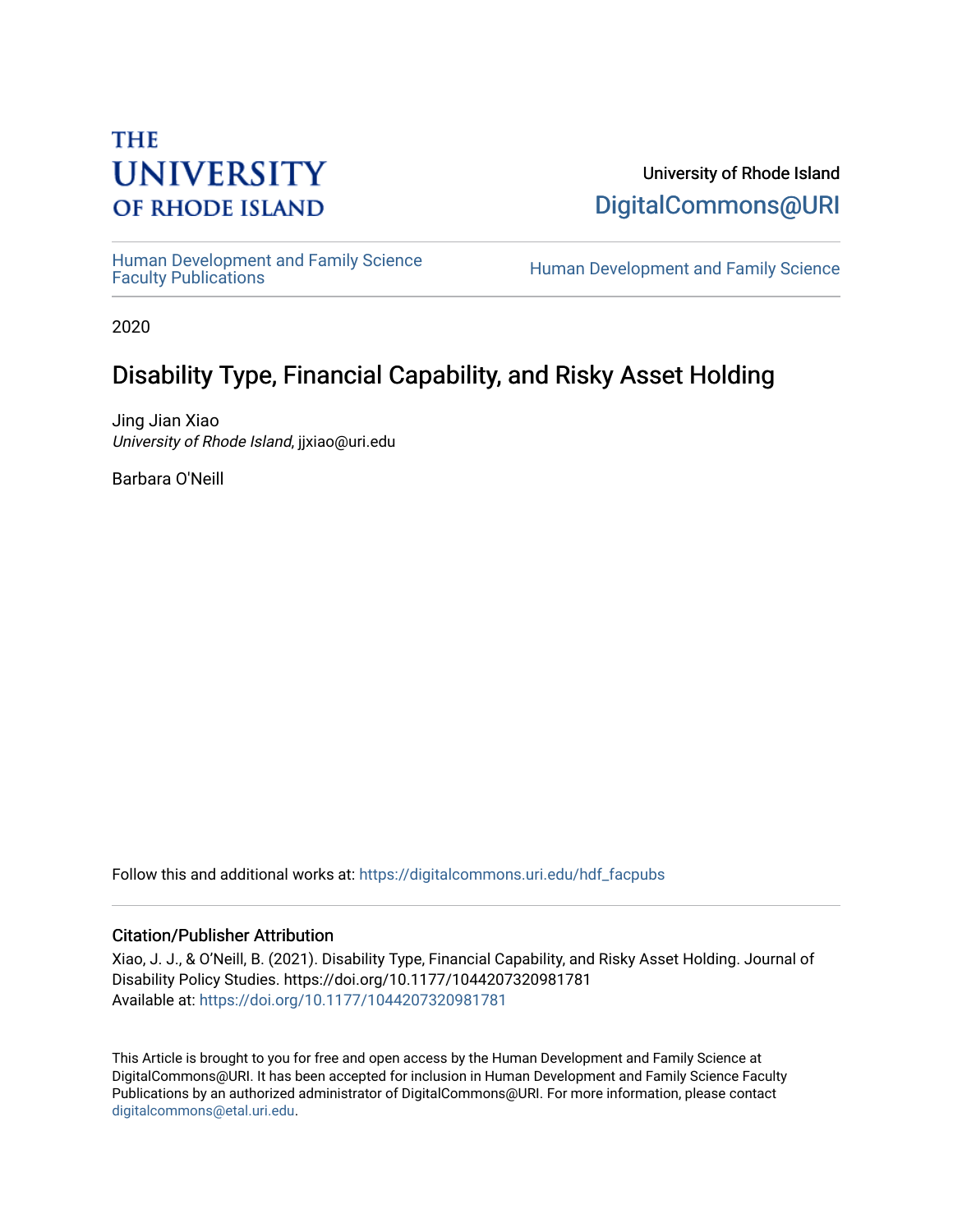Xiao, J. J., & O'Neill, B. (2020). Disability type, financial capability, and risky asset holding. *Journal of Disability Policy Studies.* Forthcoming.

#### **DISABILITY TYPE, FINANCIAL CAPABILITY, AND RISKY ASSET HOLDING**

Jing Jian Xiao, Ph.D. (Contact author)

Professor

Department of Human Development and Family Studies

University of Rhode Island, Kingston, RI 02881, USA

Email: [xiao@uri.edu;](mailto:xiao@uri.edu) Phone: 401-874-2547

ORCID: 0000-0003-3252-5672

Barbara O'Neill, Ph.D.

Distinguished Professor

Rutgers Cooperative Extension

Cook Office Building Room 107

55 Dudley Road, New Brunswick, NJ 08901, USA

E-mail: [boneill@njaes.rutgers.edu](mailto:boneill@njaes.rutgers.edu) Phone: [848-932-9126](tel:%28848%29%20932-9126)

### **Acknowledgements**

The authors of this paper would like to express their sincere appreciation to Michael Rousch and Nanette Goodman from the National Disability Institute for reviewing an initial draft of this paper and providing helpful feedback. Also we thank Gary Mottola at the FINRA Investor Education Foundation for providing helpful information regarding the dataset.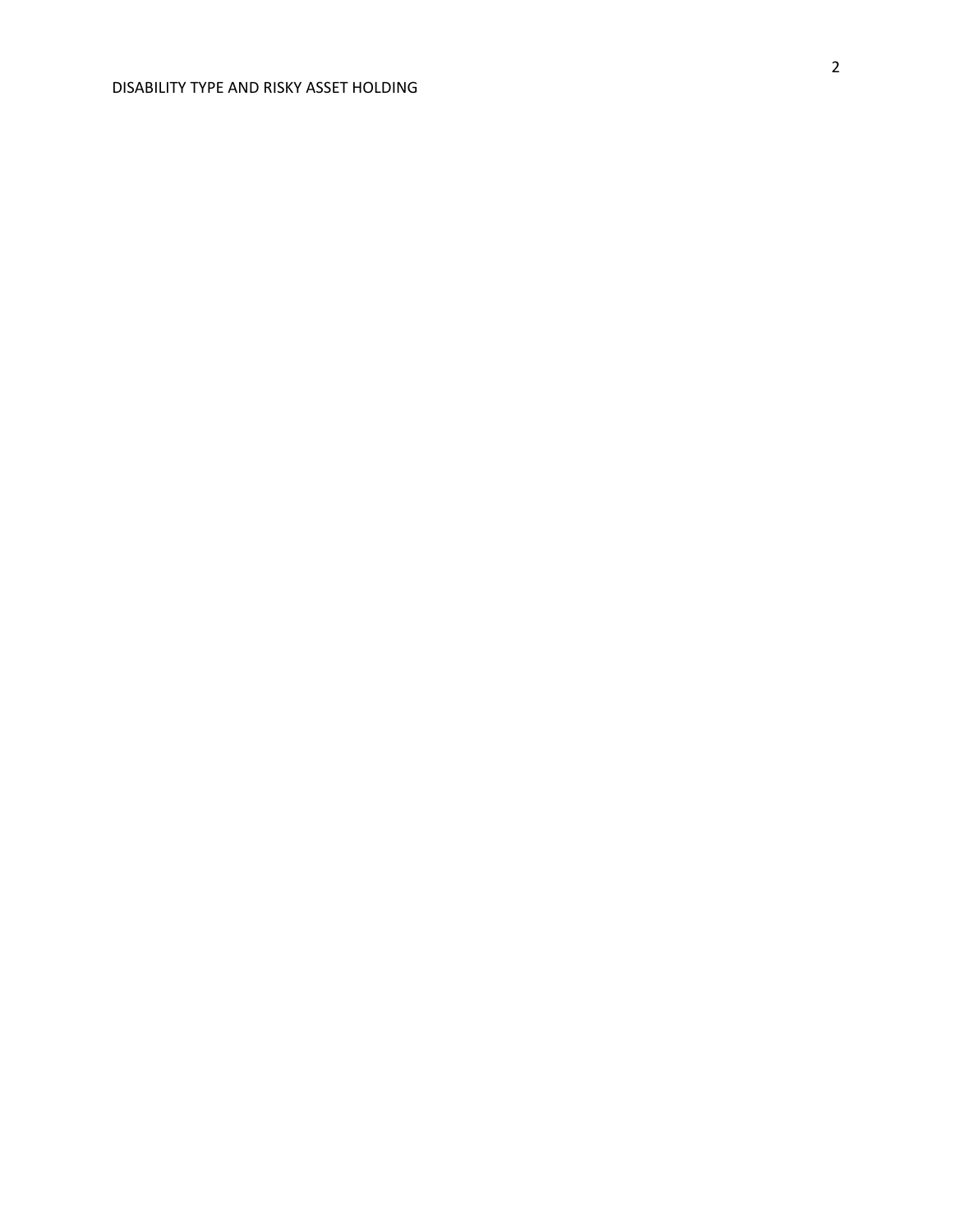# **DISABILITY TYPE, FINANCIAL CAPABILITY, AND RISKY ASSET HOLDING Abstract**

Risky financial asset holding is considered an indicator of financial well-being since risky asset holders are likely to accumulate more wealth than non-holders. Like the general population in the U.S., many people with disabilities need long-term financial planning services. The purpose of this study was to examine whether disability type and financial capability are associated with risky asset holding of adults with disabilities. Using data from the 2015 National Financial Capability Study, we found that adults with different types of disabilities have different chances of holding risky assets. After controlling for financial capability, income, and other variables in the logistical model, people who are deaf or have difficulties running errands are more likely, while people with a work disability are less likely, than the mentally disabled to hold risky financial assets. In addition, two financial capability variables, objective financial knowledge and desirable financial behavior, are positively associated with risky asset holding after controlling for other factors. Several disability, financial capability, and other factors showed differences in risky asset holding when lower income and higher income subsamples were examined.

*Keywords:* disability, financial capability, National Financial Capability Study, risky asset holding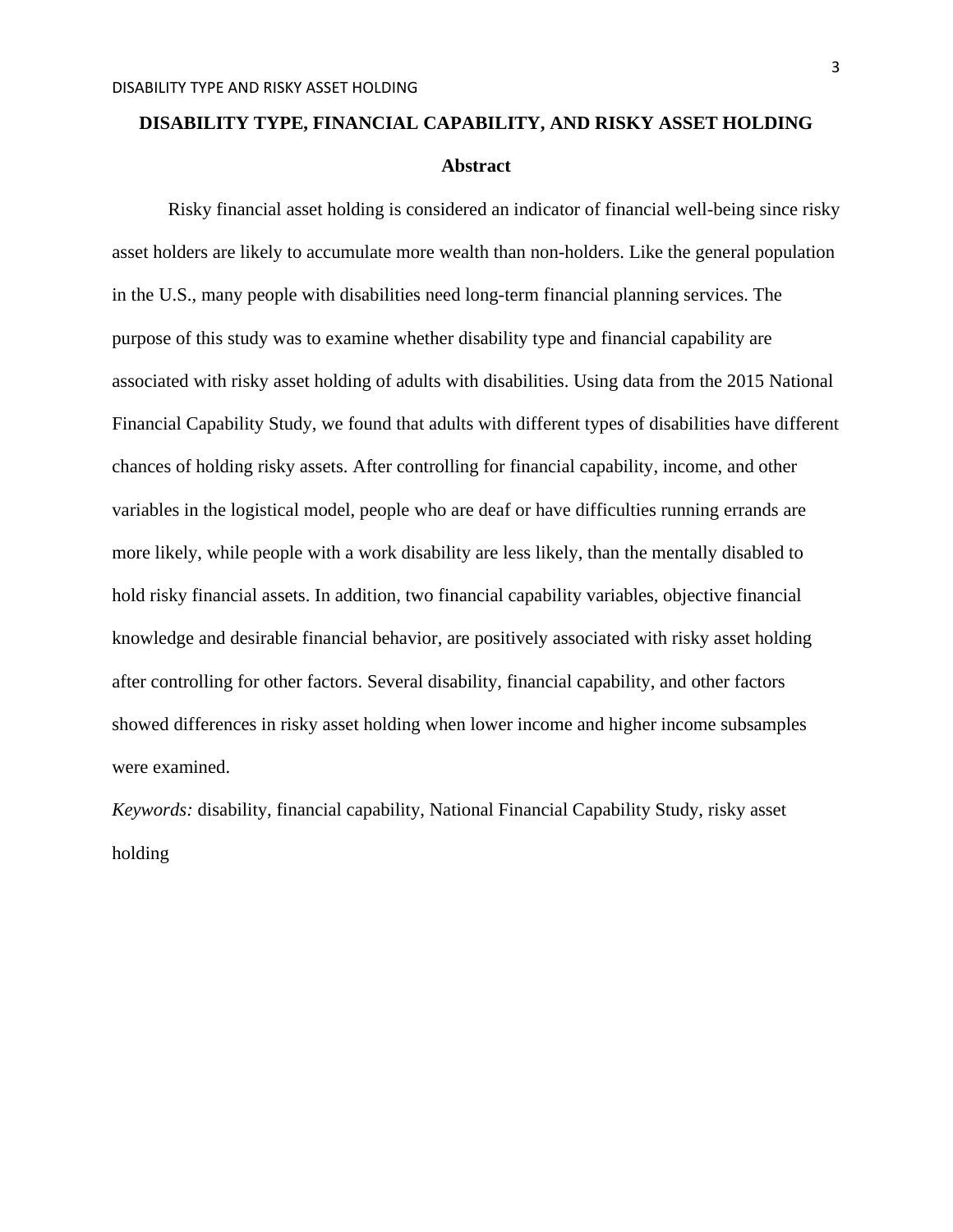Adults with disabilities are an important population that needs financial services. More than 17 million Americans with disabilities receive financial benefits from the U.S. Social Security Administration (SSA) through the Supplemental Security Income (SSI) or the Social Security Disability Insurance (SSDI) programs, or both. Of this cohort, 3.5 million adults with disabilities are appointed a representative payee to manage their benefits because they have been determined not to be financially capable (Birkenmaier et al., 2017; SSA, 2015). Many adults with disabilities need financial planning services. Among the population with disabilities, for those with a family income of \$75,000 or higher, 44.5% or more hold non-retirement risky financial assets (Figure 1).

A relatively new government policy shift may further increase this demand. The Achieving a Better Life Experience (ABLE) Act, signed into law in December 2014, amended the tax code to encourage contributions to an ABLE account that allow investments to grow taxfree. Congress recognized that families raising a child with a significant disability and workingage adults with disabilities have additional costs associated with the disability (Goodman et al., 2017; Napach, 2016; Waddell, 2017). Helping adults with disabilities in financial planning will help enhance their financial capability and improve their financial well-being.

Research on the financial capability and well-being of the population with disabilities is emerging. In this study, financial capability is defined as the ability of applying financial knowledge and engaging in desirable financial behavior to achieve financial well-being (Xiao  $\&$ O'Neill, 2016). Scholars at the National Disability Institute conducted a comprehensive study by comparing financial capability and well-being indicators between working-age people with disabilities and the general population (Goodman et al., 2017). A few studies also examined the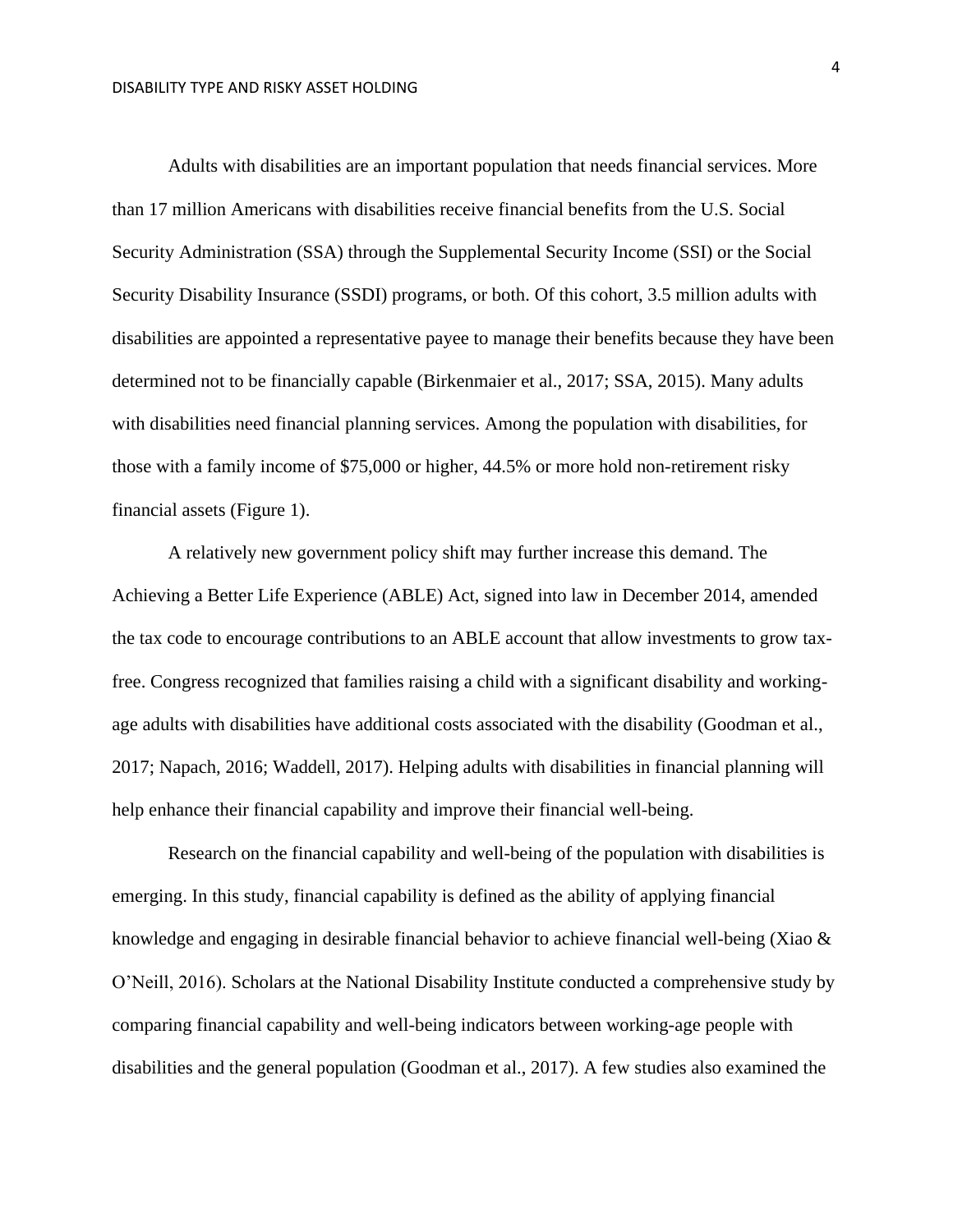financial capability of adults with specific types of disabilities (Lazar et al., 2016; Kavaliunas et al., 2015). In this study, we examined whether disability type and financial capability are associated with risky asset holding of adults with disabilities.

Risky financial assets refer to financial assets with uncertain returns (except for government bonds that are not considered risky assets but may be risky when inflation risk is considered). Financial risk tolerance varies by consumer characteristics that result in different risk-taking behaviors (Grable, 2016). Holding risky assets is a basis for measuring financial sophistication (Calvet et al. 2009; Huston et al., 2012) and also considered an indicator of financial well-being where people holding risky assets are more likely to accumulate more wealth compared to those who do not (Campbell, 2016).

In the literature, financial capability and risky asset holding are positively associated (Liao et al., 2017). Due to the unique health and financial situations of adults with disabilities, this association may show different patterns than the general population. Also, adults with different types of disabilities may also have different health and financial circumstances, which may show differences in terms of the association between financial capability and risky asset holding. Compared to previous research, this study makes unique contributions to the literature by including disability type in the analyses and by examining the association between the financial capability and risky asset holding of adults with disabilities. The results will be informational for policy makers and financial service professionals who work with clients with disabilities.

#### **Financial Capability of Adults with Disabilities: Background**

Financial capability of adults with disabilities has its own unique features. Allmark and Machaczek (2015) argued, in a position paper, that financial capability should not be viewed as a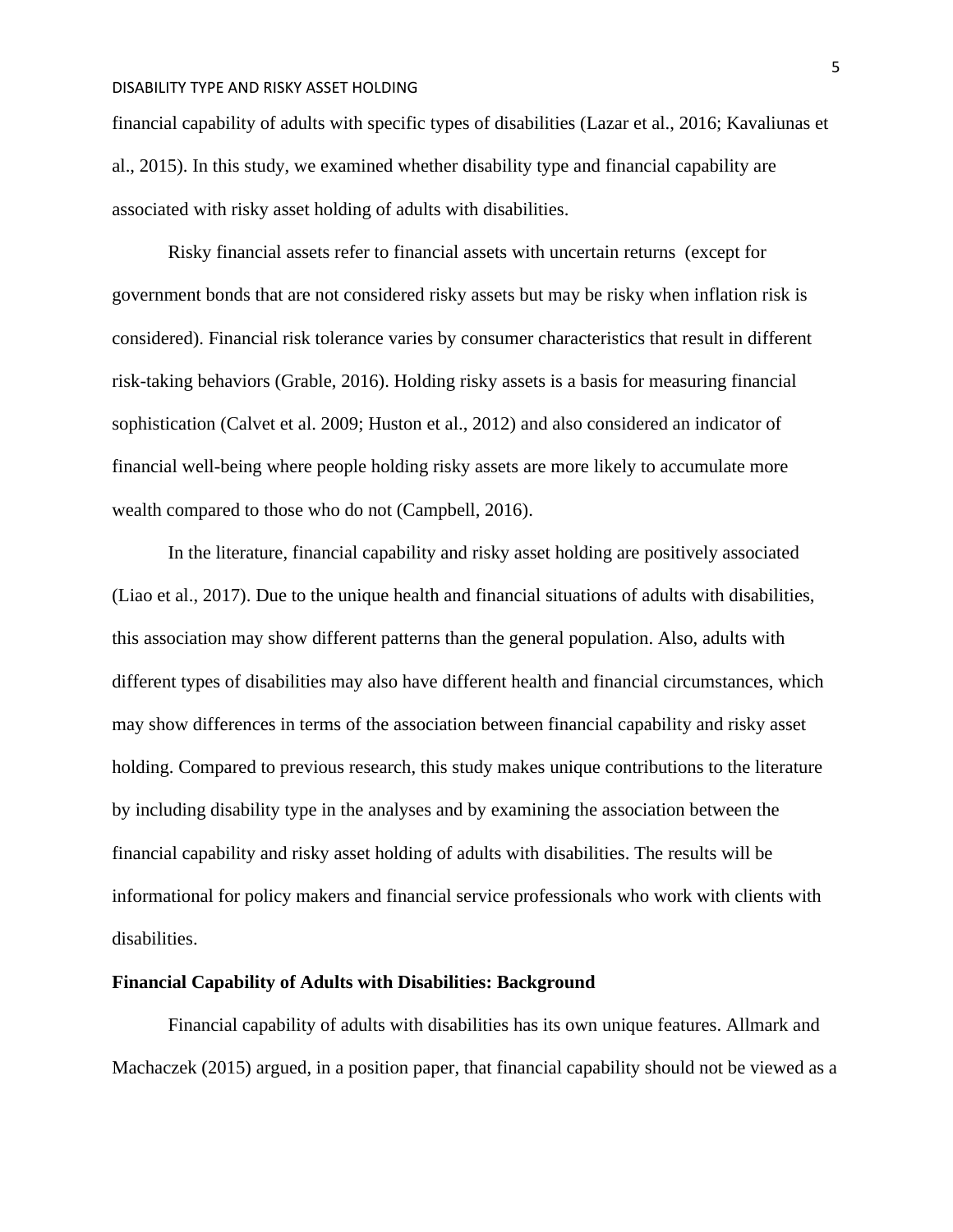personal quality in isolation from a person's socio-economic environment and that there are two distinct types of financial capability: in poverty and not in poverty. Palmer (2011) examined links of three definitions of poverty to disability (basic needs, capability, and economic resources) and concluded that, however it is defined, poverty is closely related to disability.

National data show that a large number of people with disabilities are financially fragile. Researchers at the National Disability Institute examined the financial capability and well-being of adults with disabilities with data from the 2015 National Financial Capability Study (NFCS) and noted that people with disabilities face many barriers to financial stability including low/unstable incomes, inadequate health insurance, and susceptibility to health problems related to their disability, resulting in both lost income and medical expenses (Goodman et al., 2017). Compared to others, adults with disabilities are more than twice as likely to find it "very difficult" to cover expenses and pay bills (23% vs. 9%); twice as likely to have past due medical bills (38% vs. 18%) and to forgo medical care (46% vs 25%); less likely to be employed (39% vs. 69%); less likely to have three months of emergency funds (30% vs 46%); and less likely to have a retirement account (40% vs. 62%) and non-retirement accounts (20% vs. 31%) (Goodman et al., 2017).

Research using samples of adults with specific types of disabilities shows those in the studies are financially fragile compared to other adults. Lazar et al. (2015, 2016) tested a tool to rate the financial capability of 118 persons who received SSDI payments, had recently been treated in acute care facilities for psychiatric disorders, and who did not have representative payees or conservators. Almost half (48%) of the participants were found to be financially incapable for a variety of reasons (e.g., harmful spending on illicit drugs). In addition, as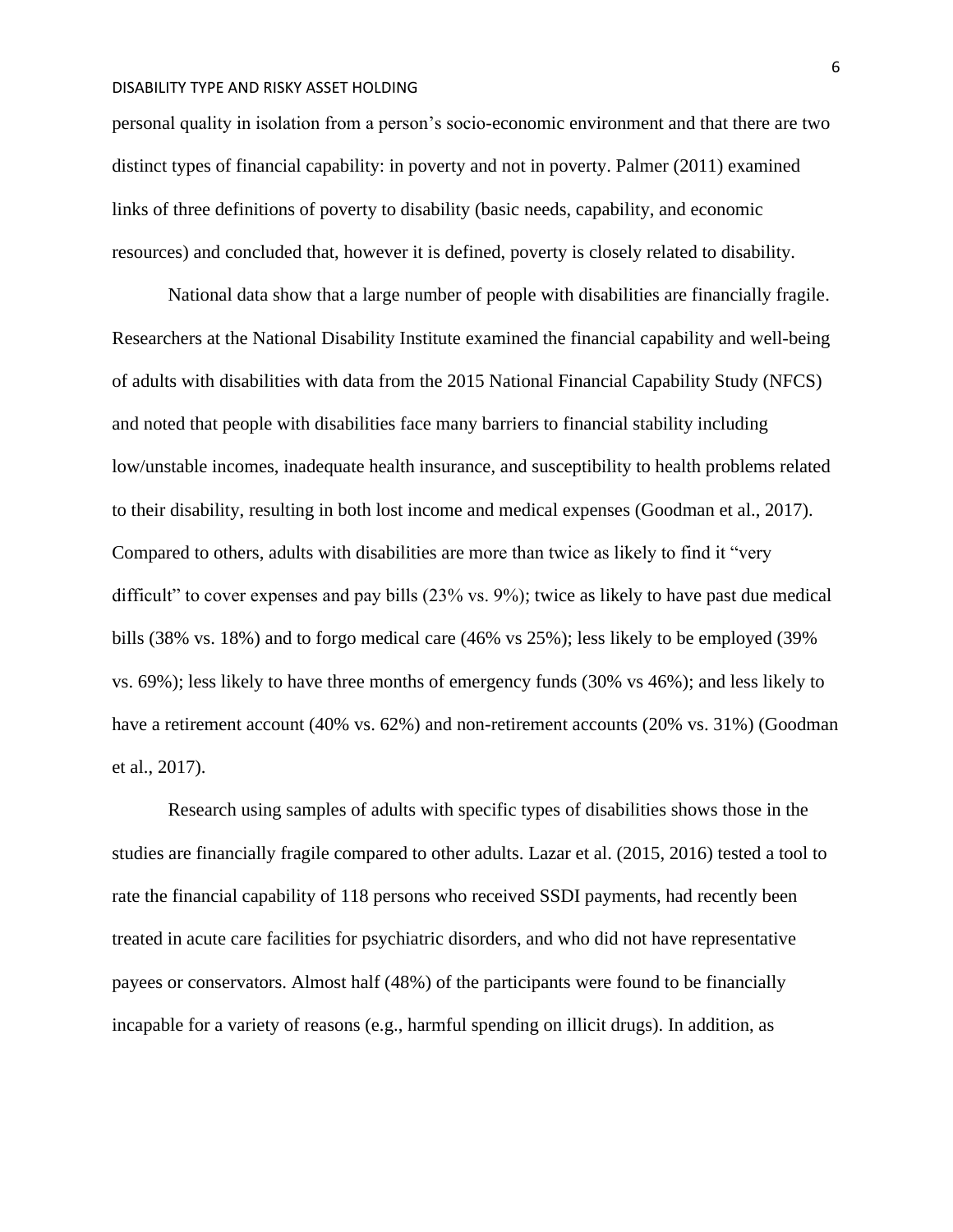expected, financially incapable persons scored higher on a money mismanagement measure compared to capable ones.

Kavaliunas et al. (2015) studied relationships between earnings and Social Security compensation and disability from Multiple Sclerosis (MS). Not surprisingly, disease progression affected the finances of MS patients considerably. The average level of earnings was ten times lower when comparing MS patients with severe and mild disability. The employment-population ratio of working-age people with disabilities in the labor force is about one-third of that of people with no disability (The Arc, 2016; U.S. Bureau of Labor Statistics, 2018). Milfort et al. (2014) examined barriers to employment among 430 SSDI beneficiaries who received comprehensive vocational and mental health services but were not successful in returning to work. It is important to note, however, that adults in the above studies comprise a very small portion of adults with specific disabilities and are not representative of people with disabilities in general.

#### **Disability Type and Risky Asset Holding**

People with disabilities have unique investment opportunities. Even though persons with disabilities face means tests (i.e., an examination of income and/or assets to determine benefit program eligibility) for government programs that limit the income and/or resources of beneficiaries, income from investments is "unearned" and not counted for Social Security disability (Zacks, 2019). Thus, applicants for benefits can invest in stocks, earn dividends, and realize capital gains because personal resources such as cash and stocks do not affect eligibility (Zacks, 2019). ABLE (Achieving a Better Life Experience) investment accounts were implemented as vehicles which allow children and adults with disabilities to save money without jeopardizing federal benefits (Waddell, 2017). ABLE accounts are similar to state 529 college savings plans but more limited in their numbers and more flexible in terms of benefits (Napach,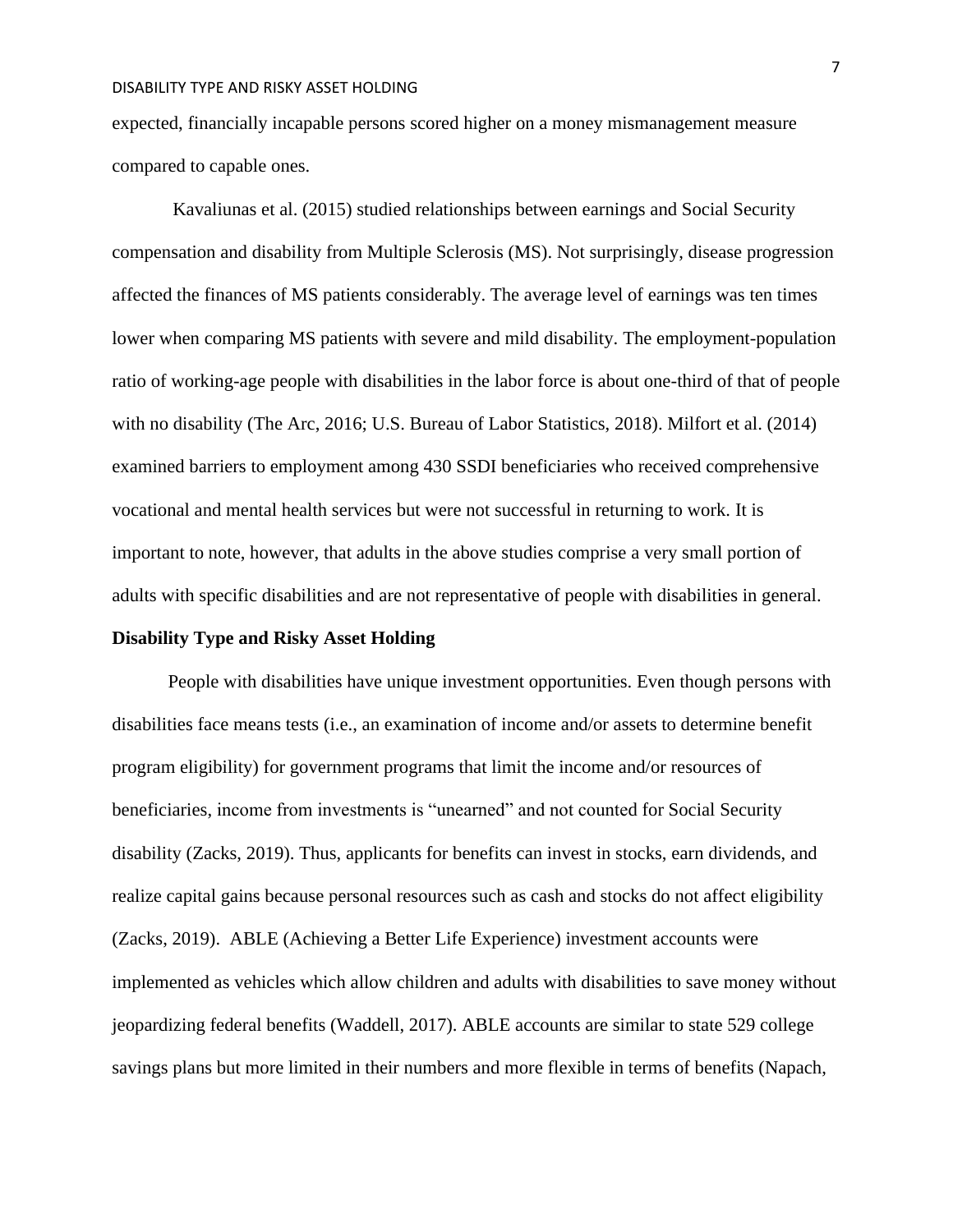2016). In addition, employed people with disabilities and people with disabilities who are not working need to distinguished since employed individuals may have job related benefits but those not working do not have access to these benefits.

Previous research indicates that cognitive ability correlates with investing behavior. Christelis, Jappelli, and Padula (2010) studied the relationship between cognitive abilities and portfolio choices among a sample of European adults and found that propensity to invest in stocks is strongly associated with cognitive abilities for both direct stock purchases and indirect participation through mutual funds and retirement savings accounts. However, to our knowledge, no previous research examined disability type and risky asset holding of the disabled and no evidence suggested that people with mental disabilities are different from those with other types of disabilities in terms of investing behavior. Therefore, we propose the following hypothesis:

H1: There are no differences between adults with different types of disabilities in terms of risky asset holding.

#### **Financial Capability and Risky Asset Holding**

In the standard model of investing, holding risky assets is a desirable financial behavior (Cardak & Wilkins, 2009). Holding risky assets implies that the holders have a higher level of risk tolerance and are likely to achieve a higher level wealth due to superior investment performance over extended periods of time (Campbell, 2016). Financial researchers examined factors associated with risky asset holding and identified background risk factors that are mainly socioeconomic characteristics of households (Cardak & Wilkins, 2009). The health risk factor plays a similar role as background risk factors (Campbell, 2006), which has direct implications for the population with disabilities.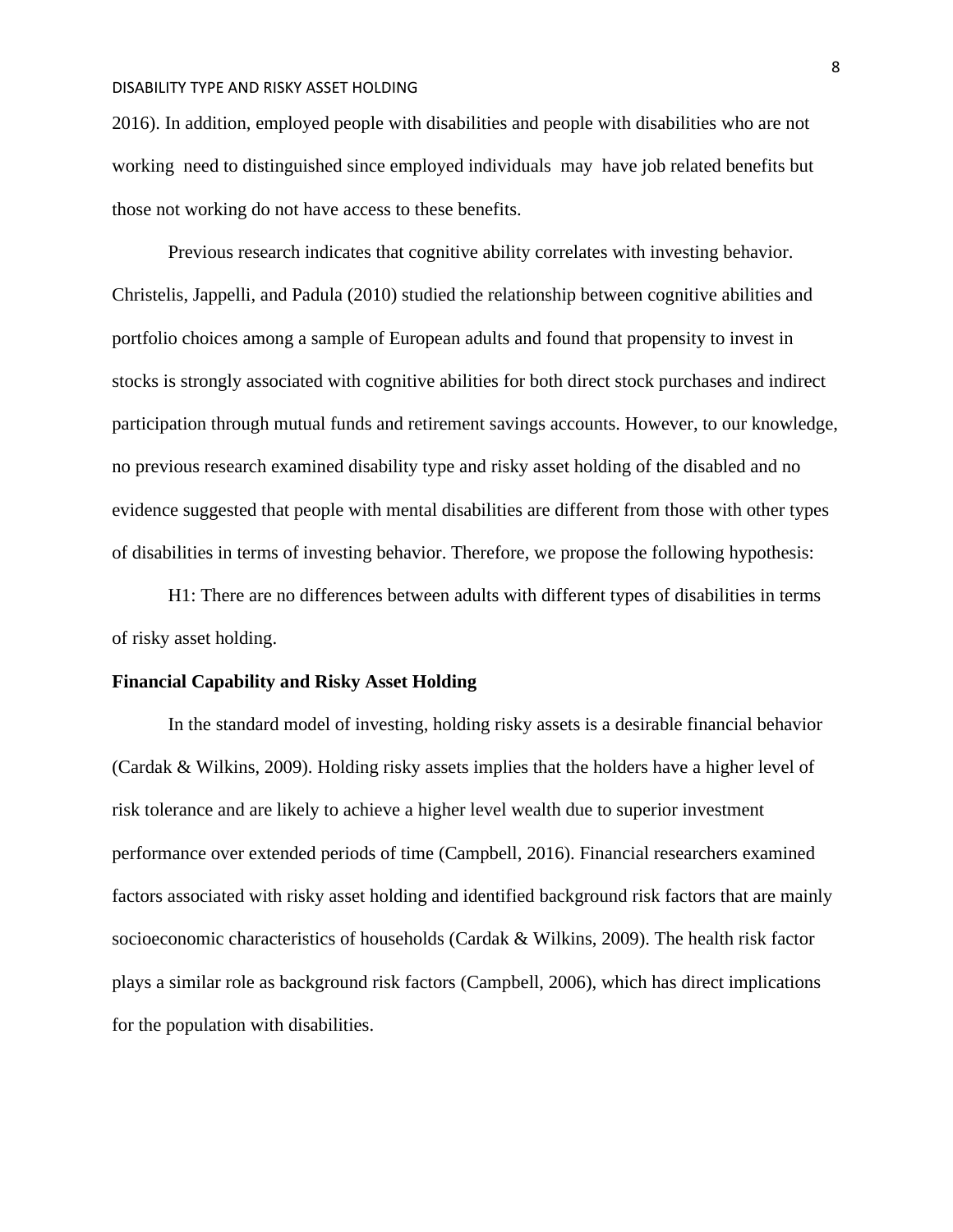Among factors affecting risky asset holding, financial capability is an important one. Financial capability can be defined in a variety of ways (Huston, 2010; Lin et al., 2016; Johnson & Sherraden, 2007; Lusardi & Mitchell, 2014). In this study, we define financial capability as an individual's ability to apply appropriate financial knowledge and engage in desirable financial behavior for achieving financial well-being (Xiao & O'Neill, 2016). Previous research showed that financial knowledge is positively associated with stock or risky asset holding (Chu et al., 2017; Liao et al., 2017; Van Rooij et al., 2011). Research also shows that people with high perceived financial knowledge coupled with high or low actual financial knowledge, or high actual financial knowledge coupled with high or low perceived knowledge, are more likely to buy stocks or hold IRAs than those who are low in both actual or perceived financial knowledge (Allgood & Walstad, 2016).

Based on the above discussion, we propose the following hypothesis:

H2: Financial capability is positively associated with risky asset holding among adults with disabilities.

#### **Method**

#### **Data**

Data used in this study were from the 2015 U. S. National Financial Capability Study (NFCS), commissioned by the FINRA Investor Education Foundation and conducted by Applied Research and Consulting LLC, which included 27,564 American adults (roughly 500 per state and the District of Columbia). Descriptive statistics and other background information about this data set can be found in a report by its owner (Lin et al., 2016). The NFCS is a triennial survey, started in 2009, that has been widely used and validated as a representative sample of the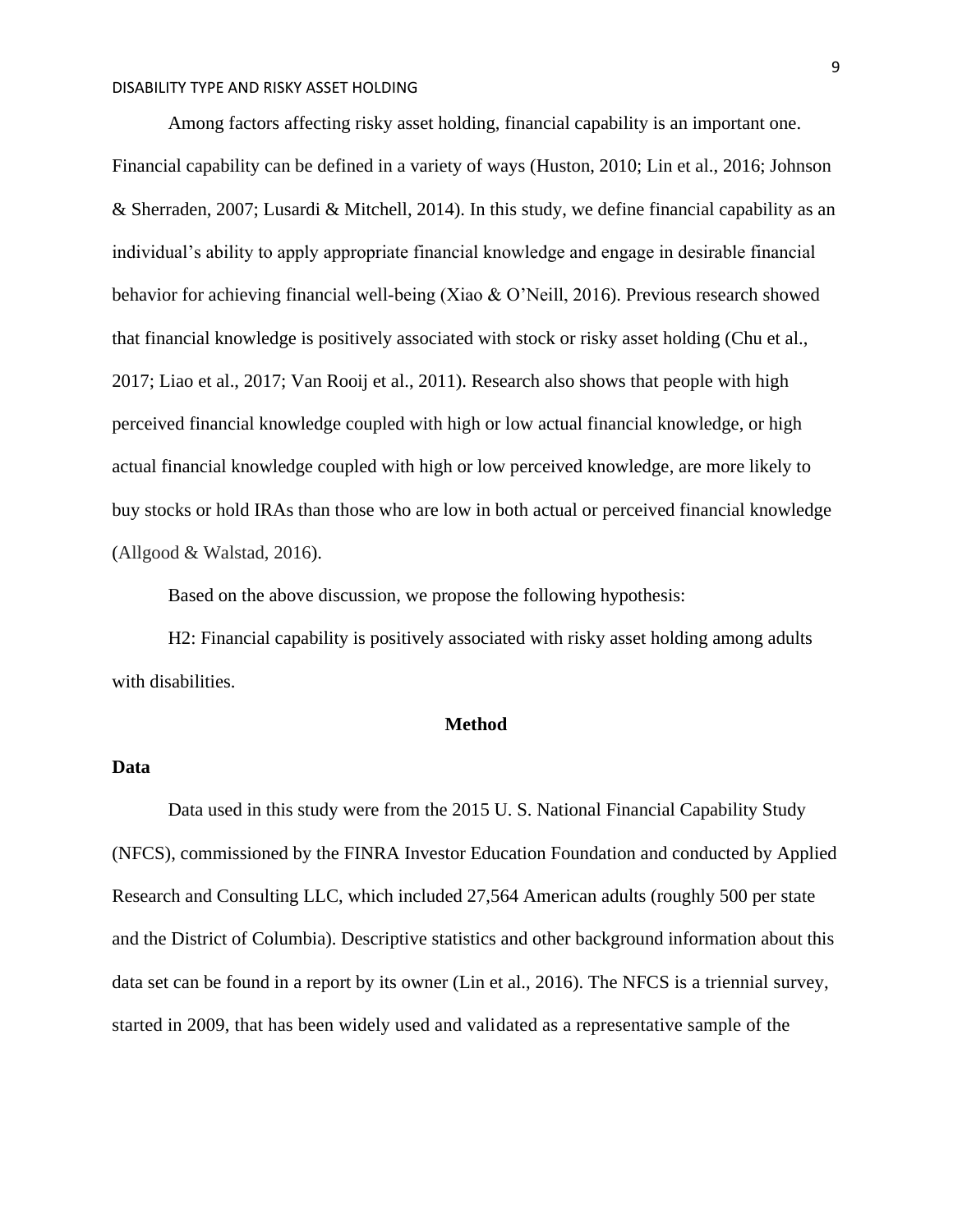American population by researchers in economics, business, consumer science, and other social science fields.

In the 2015 survey, several new questions were asked about specific statuses of disabilities. In this study, adults with any disability were initially selected for the analyses. We consulted with staff of the National Disability Institute who conducted similar analyses (Goodman et al., 2017) about the data regarding the sample of people with disabilities and they reported that those who reported all "yes" answers for the six new disability status questions may not be serious answers, Thus, among 6,322 respondents who claimed having at least one type of disability, we removed those who checked "yes" for all six disability types, which resulted in a sample size of 6,151. Further, we limited respondents to those aged 18 to 65, which reduced the sample size to 4,920.

#### **Variables**

Table 1 presents detailed information about variable specifications used in this study. Risky asset holding was measured by a binary variable indicating if holding non-retirement investments such as stocks, bonds, mutual funds and other equity, in which 1 refers to yes and 0 no. Based on previous research (Goodman et al., 2017). disability statuses were measured by seven binary variables: being disabled in hearing, seeing, concentrating, working or climbing stairs, dressing or bathing, doing errands, or work, where 1 refers to yes and 0, no. Note that the first six disability questions were new to the 2015 NFCS and the work disability question was asked in the previous NFCS.

Following previous research (Xiao & O'Neill, 2016), four financial capability variables included objective financial literacy, subjective financial literacy, desirable financial behavior, and perceived financial capability. Objective financial literacy is the quiz score of six financial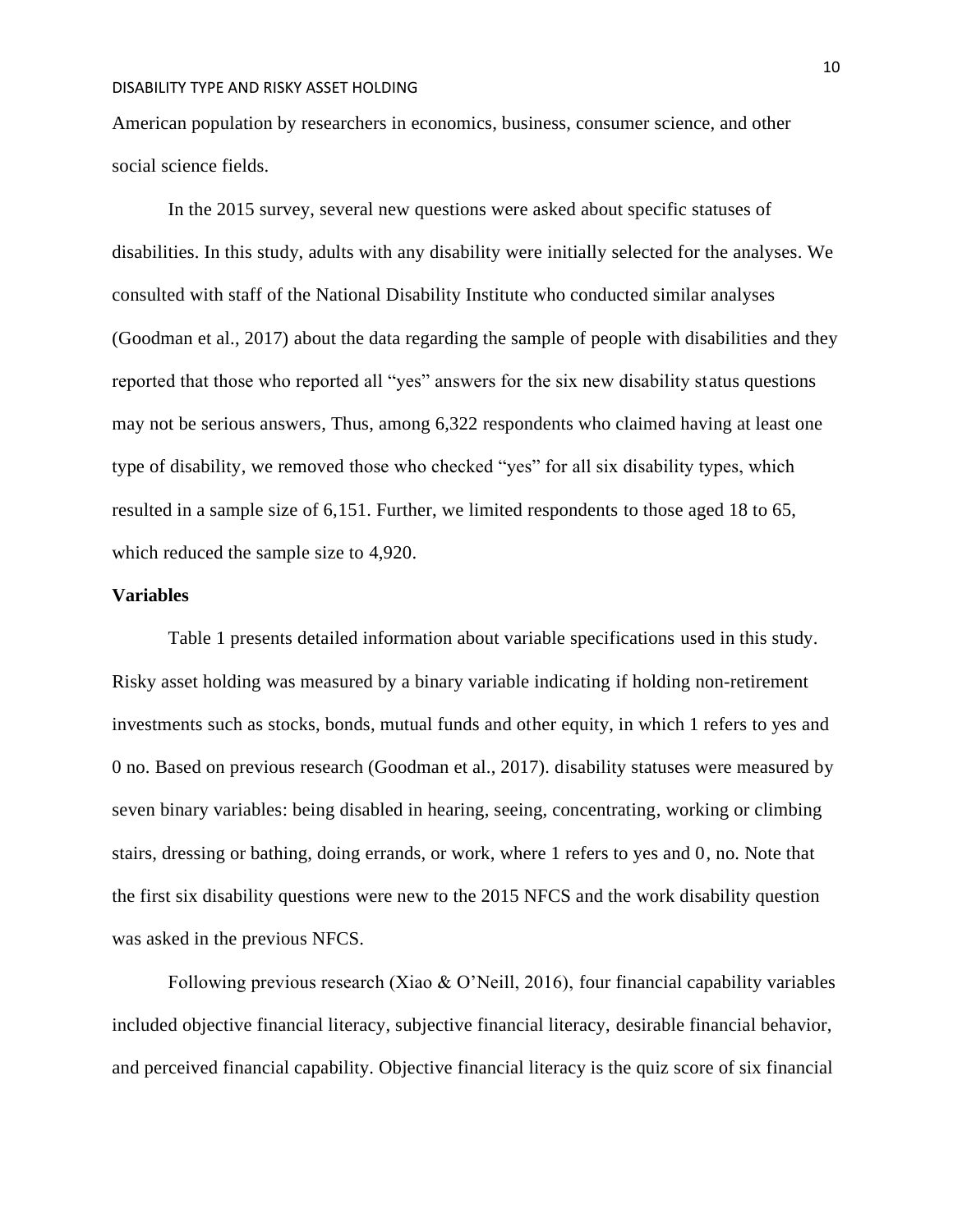knowledge questions ranging from 0 to 6. Subjective financial literacy is a self-assessment of financial knowledge with a range of 1-7 (1=very low, 7=very high). Desirable financial behavior is a sum of five desirable financial behavior binary variables such as underspending, having an emergency fund, having a budget, setting up a long-term plan, and calculating retirement needs, which ranged from 0 to 5. Perceived financial capability is a self-assessment of money management ability with a range of  $1-7$  (1=very low, 7=very high).

Following previous research (Cardak & Wilkins, 2009), several demographic and financial variables associated with risky asset holding were also included in the analyses as control variables (see more details in Table 1). Following previous research (Cardak & Wilkins, 2009), the age squared term is also included to identify the possible nonlinear effect of age.

#### **Data Analyses**

Descriptive statistical analyses were conducted with the whole sample. Descriptive statistical analyses of risky asset holding by disability type and financial capability were also conducted. To test the hypotheses, binary logistic regressions were used with the whole sample and with income subsamples, in which the dependent variable was risky asset holding and the independent variables were disability types, financial capability, and control variables. Additional analyses among two income subsamples were also conducted since factors associated with risky financial asset holding among lower and higher income people may be different.

#### **Results**

#### **Descriptive Statistics of the Sample**

Table 2 presents descriptive statistics of the total sample and subsamples by two income subsamples (under \$75,000 and \$75,000 and higher) and Table 3 presents descriptive statistics of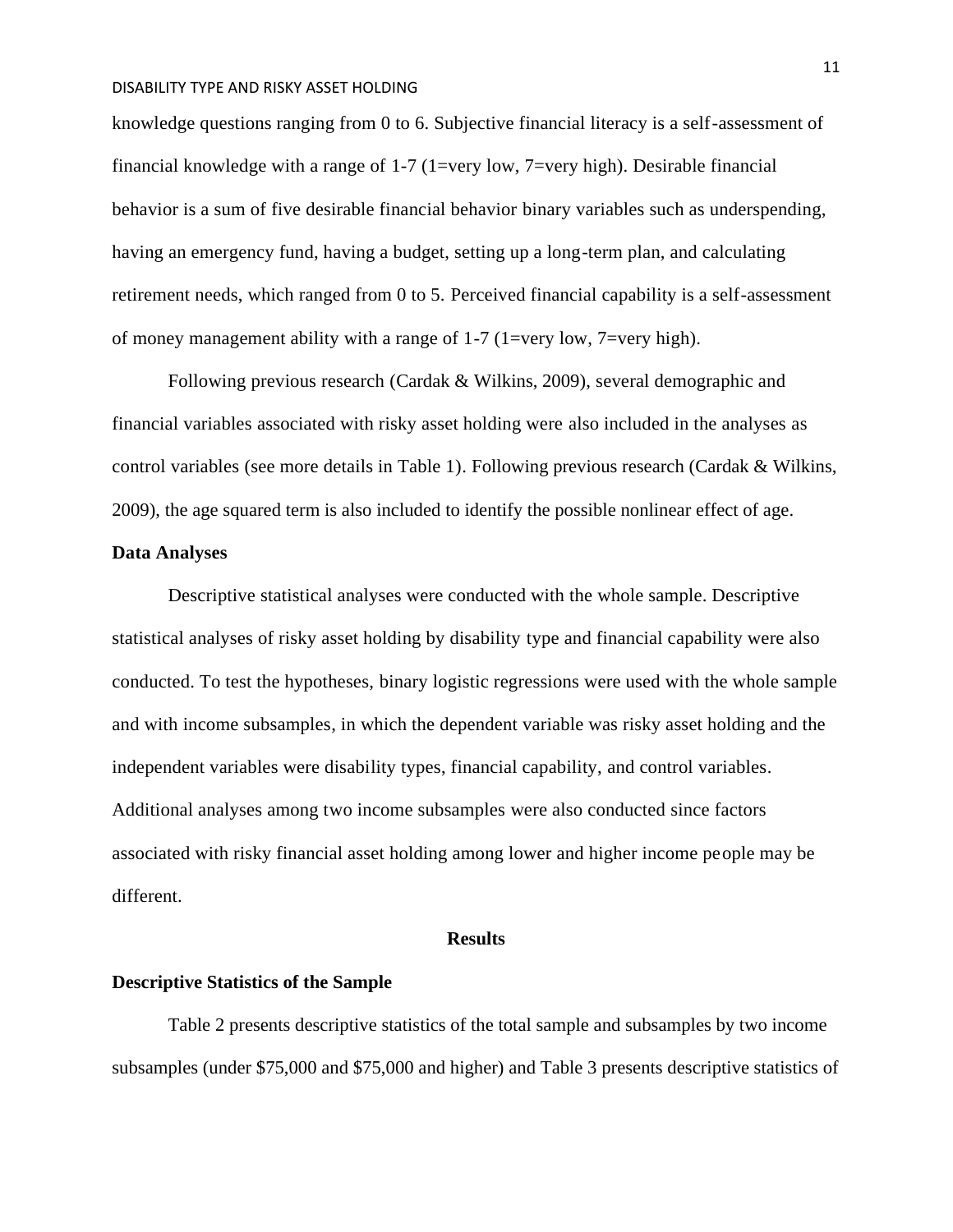risky asset holding by disability type and financial capability. For the whole sample of adults with disabilities, respondents who reported having mental and walking disabilities had the largest percentage, 46%, followed by respondents who reported having difficulties in running errands (34%) and those who reported having a work disability (24%). Percentages of the sample for other disabilities were 18% who reported having serious difficulty in hearing, 15% having serious difficulty in seeing, and 15% having serious difficulty in dressing or bathing.

Among the whole sample, 19% reported holding non-retirement risky assets. Regarding financial capability variables, the mean score of objective financial knowledge was 2.76 out of 6 (46%), subjective financial knowledge was 4.91 out of 7 (70%), financial behavior was 2.37 out of 5 (47%), and perceived financial capability was 5.38 out of 7 (77%).

Table 1 also presents the sample's other characteristics. Among the sample, the average age was 44, 43% were males, 42% were married, and 36% had financially dependent children. Percentages of three education groups were similar: 35% had high school or lower education, 32% had some college, and 33% had an associate degree or more education. About half (52%) were credit constrained, where they had difficulty raising \$2,000 in an emergency, 35% had no credit card, and 36% owed credit card debt.

The respondents seemed risk neutral, with an average risk attitude score of 4.69 out of 10. About half owned a home (48%). The income distribution was that 42% had incomes under \$25,000, 27% had incomes of \$25,000-\$50,000, and 31% had incomes of \$50,000 or more. Among the whole sample, 22% had employer-sponsored defined contribution retirement plans, 19% had non-employer provided retirement accounts, and 39% were working.

Table 3 presents descriptive statistics of risky asset holding and financial capability variables by disability type. Among disability types, three disability types that had much higher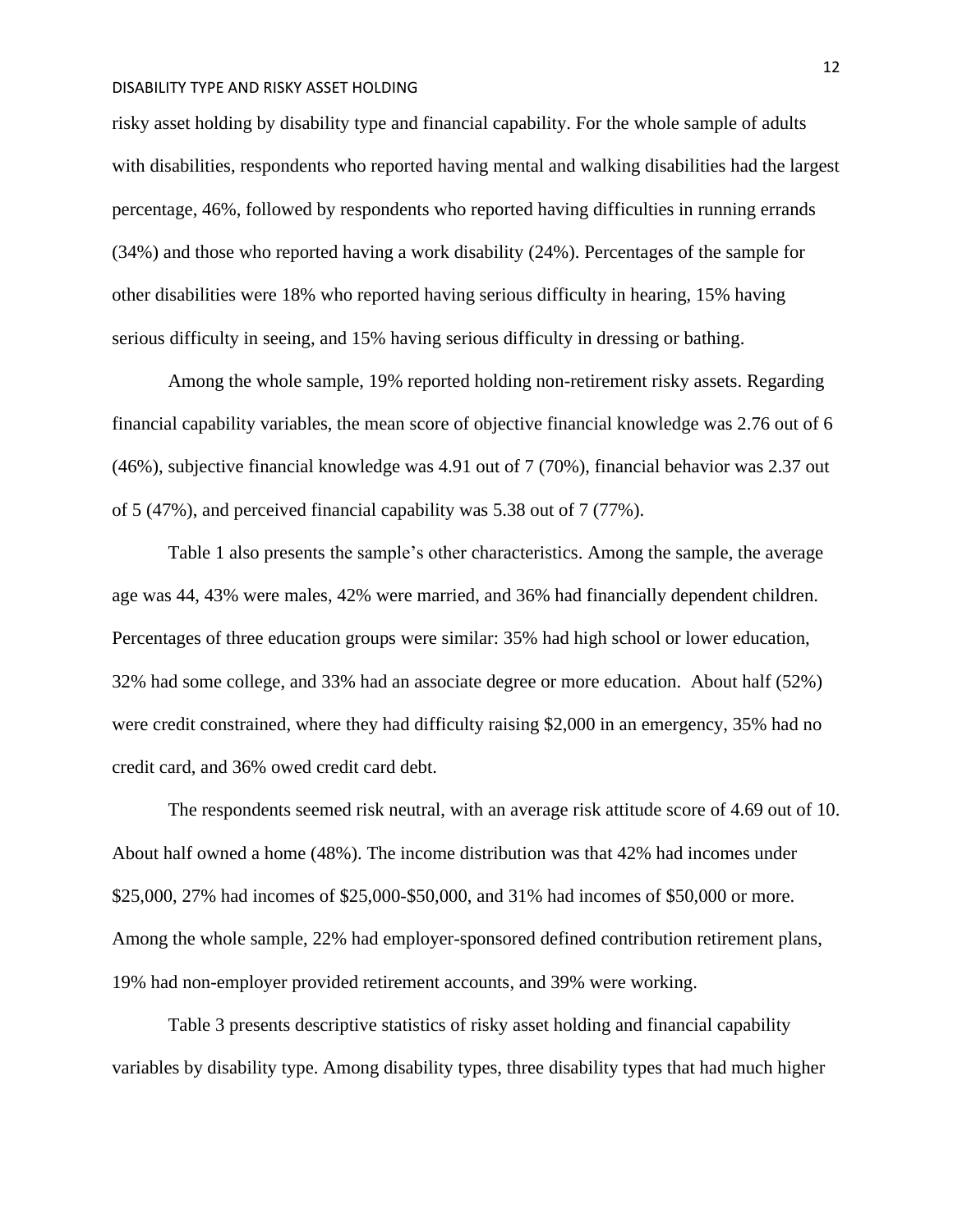than average holding rates were the deaf (35%), blind (27%), and dressing difficulty (24%). Three disability types had similar holding rates compared to the average rate: difficulty running errands (18%), walking difficulty (18%), and mental difficulty (17%). The work disability group had the lowest risky asset holding rate, only 6%.

For financial capability variables, among seven disability types, only three types were higher than the average score of objective financial knowledge: the deaf, blind, and walking difficulty group, while the other four types scored lower than the average. Four disability types had scores higher than the average of subjective financial knowledge: the deaf, blind, walking difficulty, and dressing difficulty group.

Regarding desirable financial behavior, only two types, the deaf and blind group, had the higher than average score. Finally, for perceived financial capability, only three disability types had a higher than average score: the deaf, walking difficulty, and work disability group. To summarize, it appears that two disability types, the deaf and walking difficulty group, had a higher level of financial capability compared to other disability types.

#### **Logistic Regression Results with the Whole Sample**

Table 4 Column 1 presents logistic regression results with the whole sample. Compared to the reference category, those with a mental disability, the deaf and those having difficulty running errands were more likely, while those with work disability were less likely to hold risky financial assets. Specifically, the deaf were 35.4% more likely, the running errand difficulty respondents were 45.4% more likely, and work disability respondents were 47.5% less likely to hold risky financial assets than the reference category, the mental disability group. Two financial capability variables, objective financial knowledge and desirable financial behavior, showed positive associations with risky asset holding.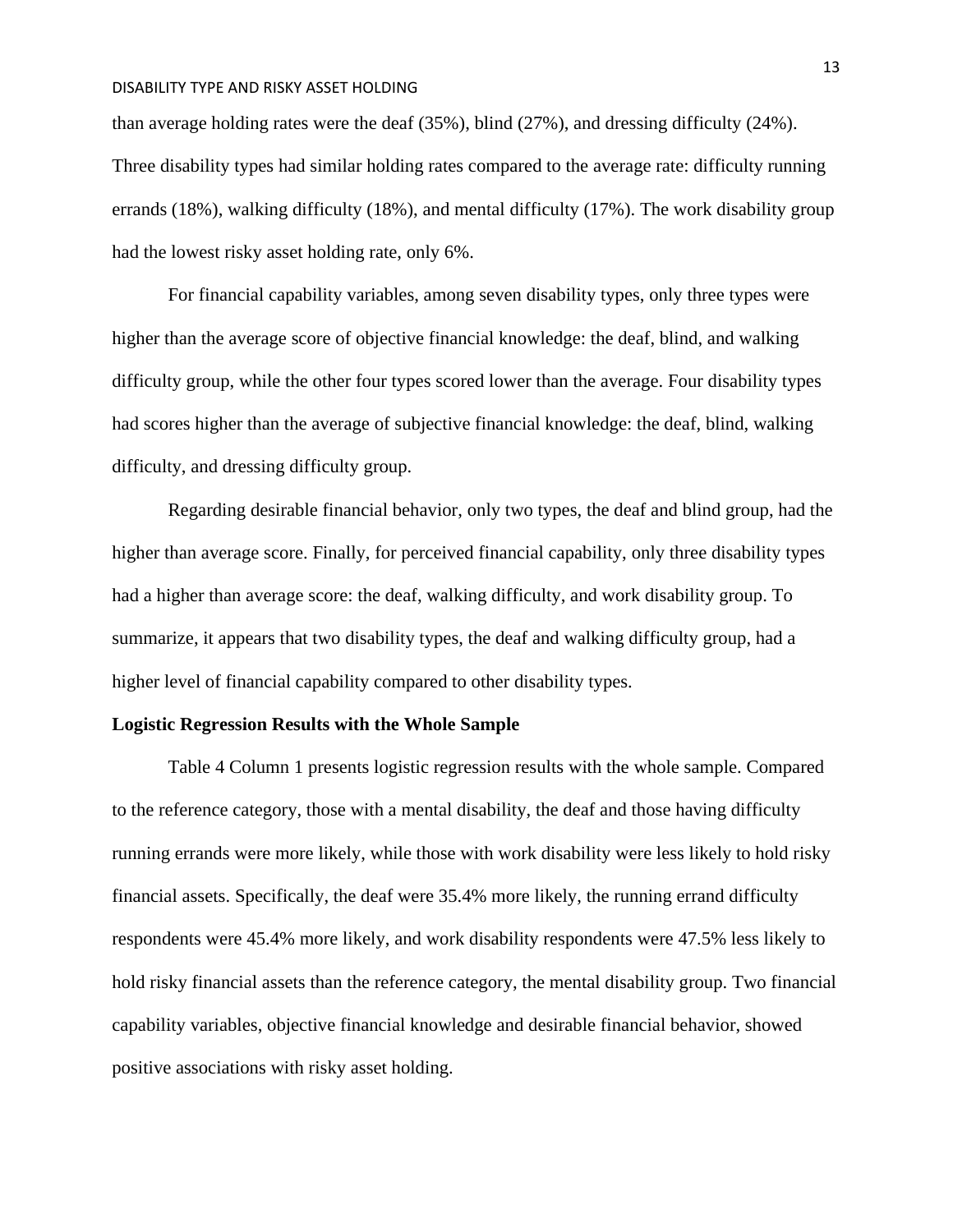Several other variables showed associations with risky asset holding. Risk attitude was positively associated with risky asset holding. Age showed a U-pattern effect in terms of risky asset holding. Three variables showing credit constraints (no \$2,000, no credit card, and having credit card debt) were negatively associated with risky asset holding. Holding assets such as a home, employer sponsored, or non-employer sponsored retirement accounts, were positively associated with risky asset holding. For income groups, only those with income of \$50,000 or higher were more likely than the reference category, the group with income under \$25,000, to hold risky assets. The Cox & Snell  $\mathbb{R}^2$  and Neglkerke  $\mathbb{R}^2$  are two measures of the explaining power of a model. The results suggest that independent variables in the model explained 29.6% and 47.7% of the variance of the dependent variable, respectively.

#### **Logistic Regression Results with Income Subsamples**

Figure 1 shows that if respondents have family income \$75,000 or more, 44.5% or more of them held risky financial assets. To examine if factors associated with risky asset holding are different between two income subgroups, similar multivariate logistic analyses were conducted, one for those with income under \$75,000 and the other for those with income of \$75,000 or higher. Table 4 column 2 and 3 present the results, among which, for the lower income subsample, the Cox & Snell  $\mathbb{R}^2$  and Neglkerke  $\mathbb{R}^2$  are 21.1% and 38.9%, respectively; and for the higher income subsample, the Cox & Snell  $\mathbb{R}^2$  and Neglkerke  $\mathbb{R}^2$  are 33.4% and 44.5%, respectively.

In the lower income group, the pattern was the same as the whole sample, the deaf and running errand difficulty group were more likely while the work disability were less likely to hold risky asset, compared to the reference category, the mental difficulty group. In the higher income group, no difference was found between the mental difficulty group and any other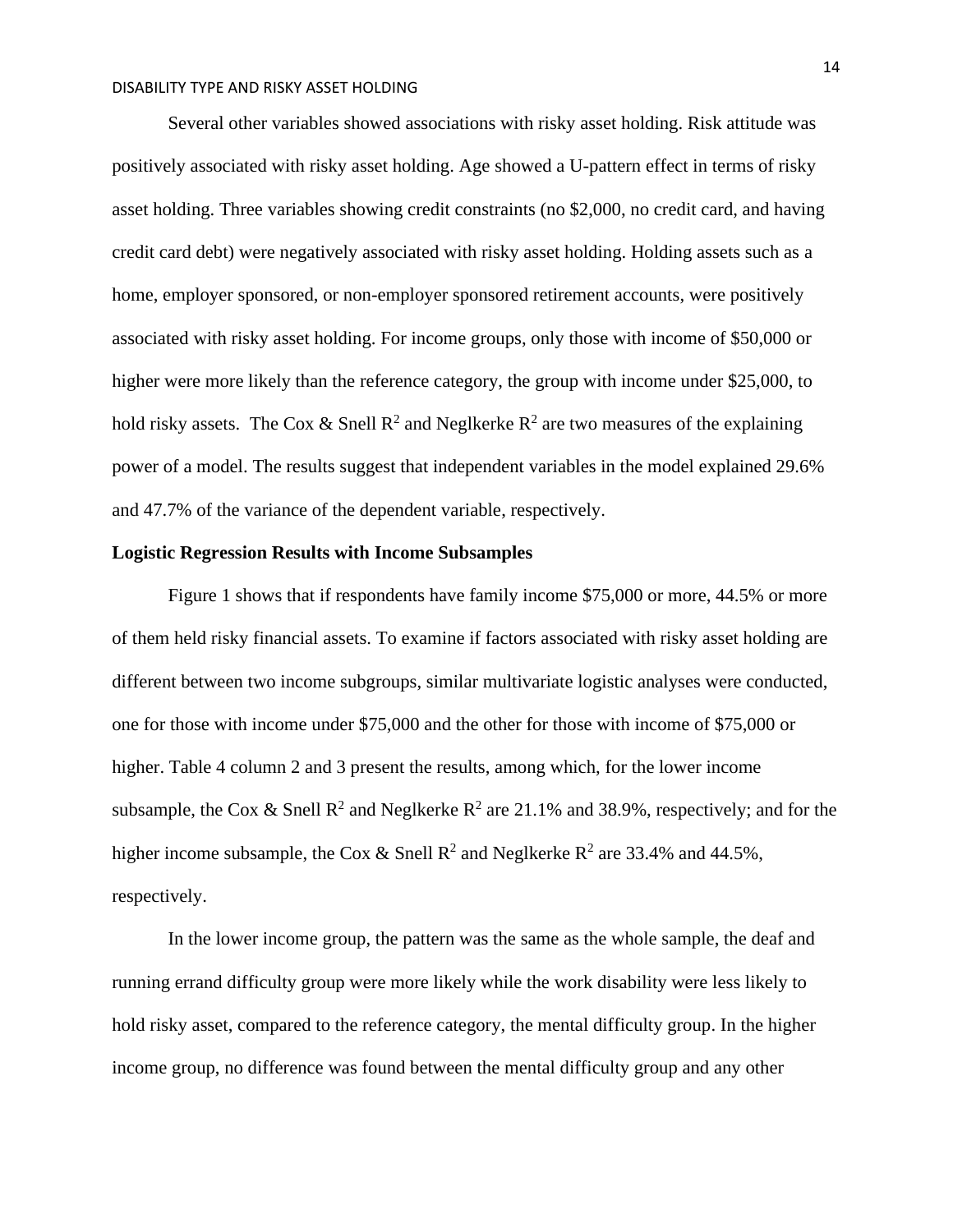disability types. The potential effects of financial capability variables were also different for the two groups. In the lower income group, both objective financial knowledge and desirable financial behavior showed positive associations with risky asset holding, while in the higher income group, objective financial knowledge did not show the association.

Several other variables showed the same associations in both subsamples such as risk attitude, having difficulty raising \$2,000 in an emergency, owning a home, and having nonemployer sponsored retirement accounts. Only in the lower income group, three variables (having associate or higher degrees, no credit card, and having 401k type retirement plans) showed associations with risky asset holding. Only in the higher income group, two variables (age and having credit card debt) showed associations with risky asset holding.

#### **Discussion**

This study has examined risky asset holding among adults with disabilities with a national sample. People with different disability types exhibit some differences in terms of risky asset holding status. Multivariate analysis results show that people with a work disability are less likely, while people who are deaf or have serious difficulty running errands are more likely, than the reference category, the mentally disabled, to hold risky assets after controlling for financial capability and other factors. But there are no differences between mental disability and three other disability types (blind, dressing, and walking disability). This finding provides partial support for Hypothesis 1 (There is no difference between adults with physical and mental disabilities in terms of risky asset holdings).

Two of four financial capability variables show positive associations with risky asset holding after controlling for other factors: objective financial knowledge and desirable financial behavior. These findings are partially consistent with Hypothesis 2 (Financial capability is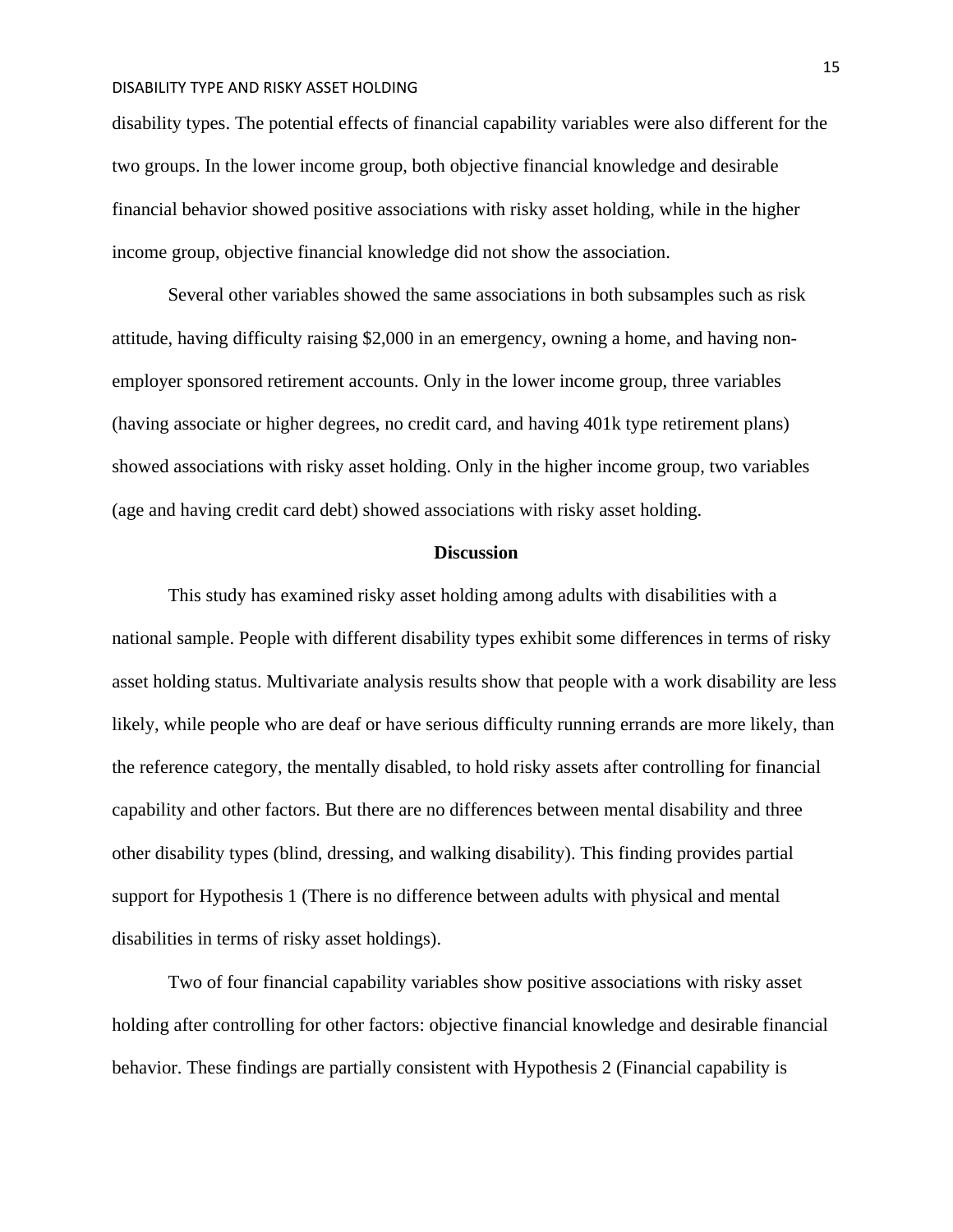positively associated with risky asset holding among adults with disabilities) and previous research showing that financial knowledge contributes to risky asset holding (Chu et al., 2017; Liao et al., 2017; Van Rooij et al., 2011).

Results from two income subsamples show differences in factors associated with risky asset holding. In the lower income sample, the patterns are similar to those of the whole sample. Respondents with a work disability are less likely and those who have hearing disabilities and difficulty running errands are more likely than the mentally disabled (the reference group) to hold risky assets. In the higher income sample, no differences in disability types are found.

Findings also show unique variables only in the lower income or the higher income group. In the lower income group only, three variables (having an associate or higher degree, no credit card, and having 401(k) type retirement plans) show differences in terms of risky asset holding; while only in the higher income group, three variables (age, age squared, and having credit card debt) show differences.

#### **Limitations**

The variable of risky asset holding is only a binary variable that has limited information for furthering understanding of the investment behavior of adults with disabilities. A more desirable measure should include dollar values of all types of risky assets that can be used to form portfolios to better show the financial positions of people with disabilities. Another limitation is that self-reported financial and medical information may have measurement errors. More desirable measures are to link relevant administrative data with survey data to more accurately describe these people's behavior and wellbeing. Finally, differences of risky holding patterns among workers with disabilities, non-workers with disabilities, and people without disabilities could also be explored. Previous research shows some interesting behavioral patterns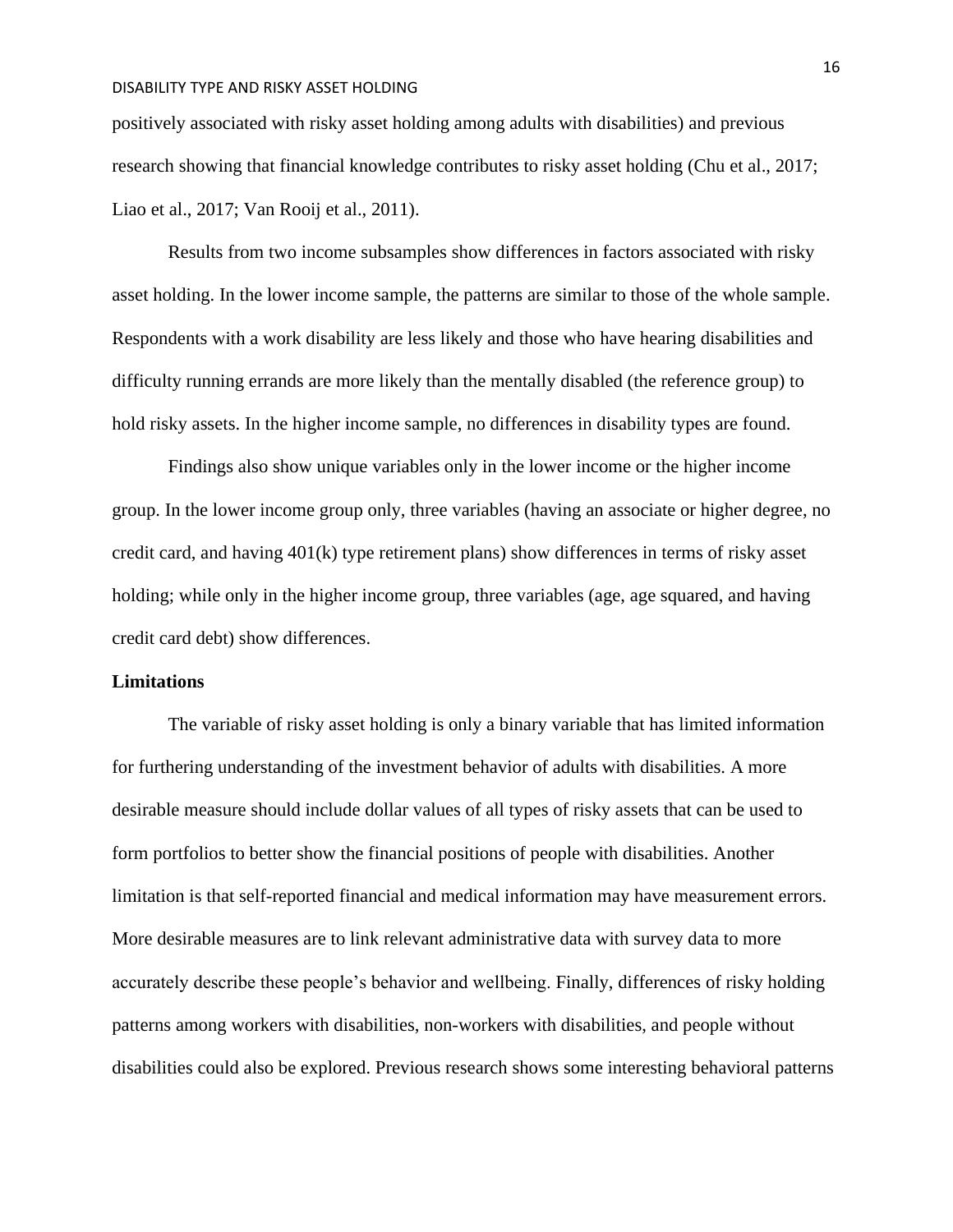between people with disabilities and people without disabilities in many aspects of financial knowledge, behavior, and wellbeing (Goodman et al., 2017). These issues should be addressed in future research.

#### **Implications**

People with disabilities account for 12.7% of the U.S. civilian noninstitutionalized population (U.S. Census, 2017) and are an important constituency for policy makers and financial service practitioners. They face barriers to financial stability such as a low or unstable income, thinner margin of health, and the extra costs associated with living with a disability such as medical care, medication, and medical equipment (Goodman et al., 2017). Not all disabilities are the same, however, with some having a greater impact on earning ability and the availability of investment capital. In addition, some disabilities begin early in life while others begin later after individuals have established themselves financially.

This study has explored the association between different types of disabilities and risky asset holding and whether various measures of financial capability are positively associated with risky asset holding among adults with disabilities. Below are implications for policymakers and professionals who assist people with disabilities:

*Earning Ability is a Key Variable*. Fewer than one in three working age adults with a disability are employed, compared to 75% of those without a disability (Morris, 2018). This study found that people with a work disability are less likely to hold risky assets, which is a practice linked to financial wellbeing and wealth-building. Clearly, income is a key pre-requisite for building wealth. Financial service practitioners with clients with disabilities (or their family members) can assist them with referrals to career counseling and job training programs and employers that hire people with disabilities. Options for telework that involve fewer barriers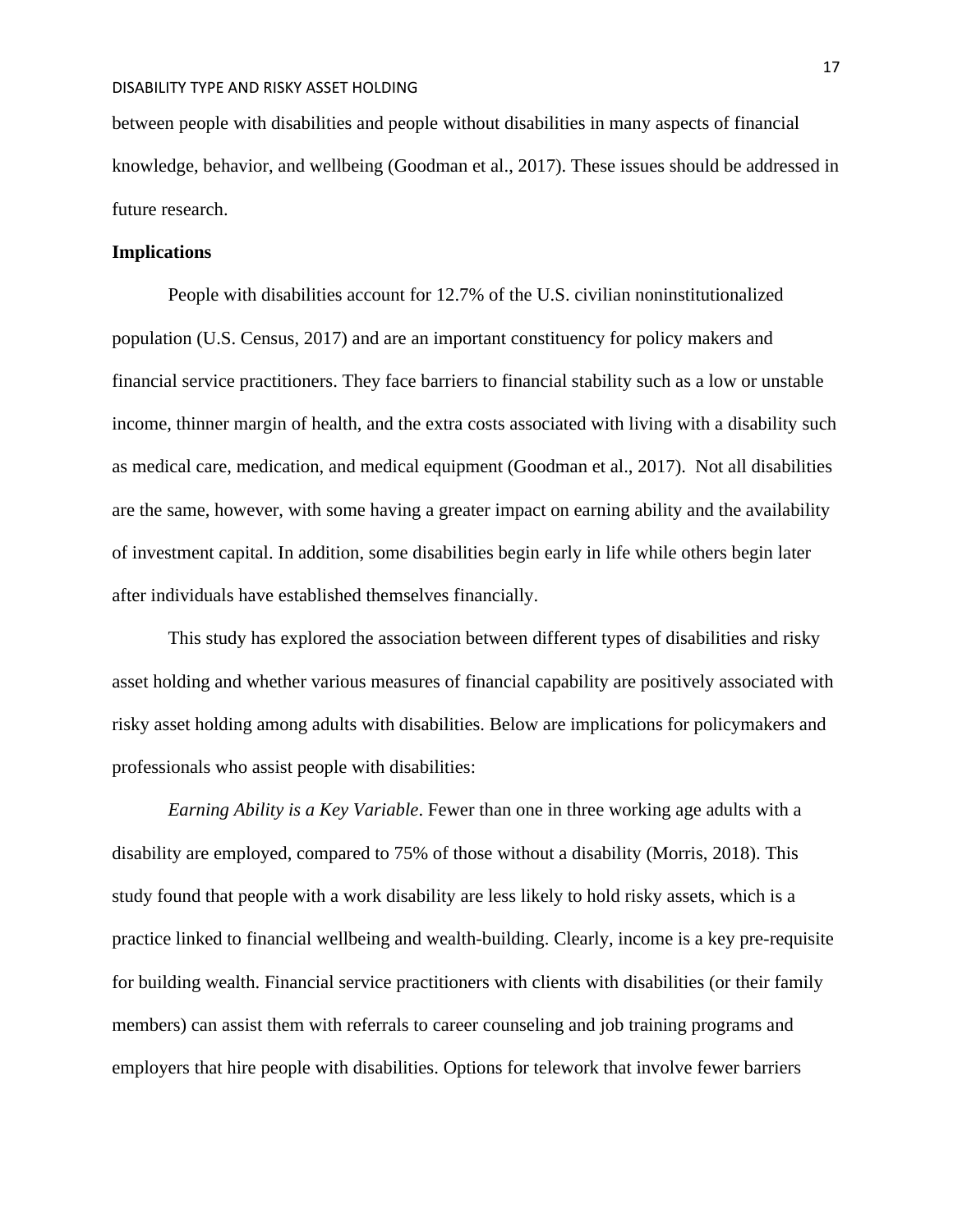(e.g., commuting, travel, and building access) could also be explored. In addition, referrals for legal assistance may be warranted. because employers who do not hire people with disabilities may be violating the Americans with Disabilities Act (ADA). Unless people with disabilities improve their ability to work and earn a higher income, they are unlikely to have available capital to invest in any type of asset. With appropriate supports and public policies, fewer disabilities should preclude the ability to work.

*Some Disabilities Present More Challenges Than Others*. People with disabilities are a diverse group with a wide range of types and severity of disabilities (Morris, 2018). This study finds differences in risky asset holding between persons with physical and mental disabilities. Specifically, respondents with hearing disabilities and difficulty running errands are more likely and those with work disabilities are less likely than the mentally disabled to hold risky assets. Mental disabilities may not preclude work entirely like a severe physical injury would and may be easier to work around. They may also occur later in life after someone has already built some wealth. Clearly, clients with disabilities are not a homogeneous group of clients and require personally tailored financial products and services from financial advisors to create a better future for themselves and their families. Some may be able to manage investment accounts while others require a representative payee to manage their finances. Financial practitioners can assist individuals and families with a wide range of disability severity levels.

*Leverage Opportunities Under the ABLE Act*. Wealth-building by persons with disabilities who receive government benefits has traditionally been limited by asset tests. In 2014, Congress passed the ABLE Act, which created an option for people with disabilities to save for the future while preserving their eligibility for public benefits. Eligibility requirements to open an ABLE account are age of onset of disability before age 26 and proof of significant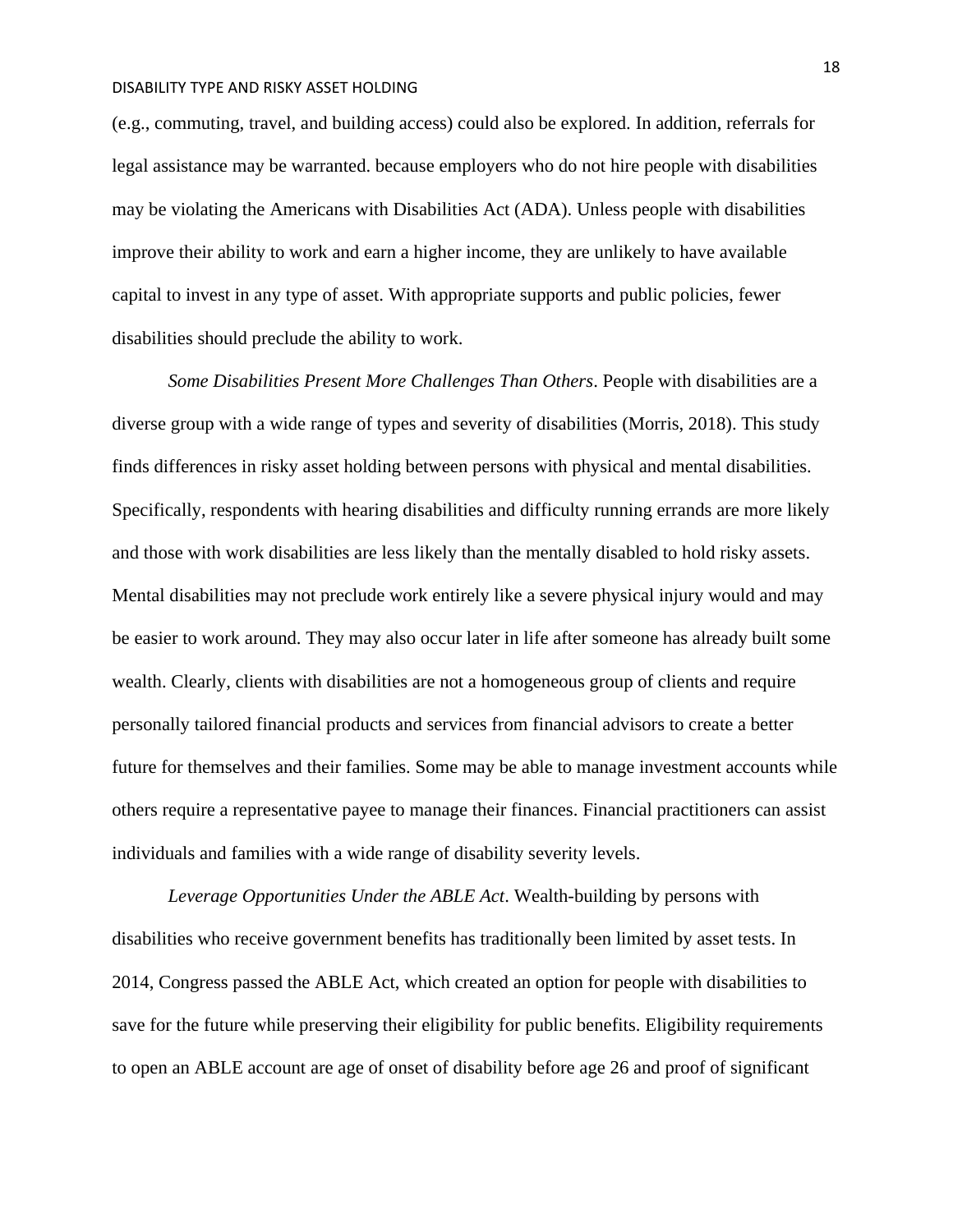functional limitations (Morris, 2018). Before persons with disabilities can even consider risky assets, they need encouragement to save and a place to hold their savings. Financial service practitioners can help them set up ABLE accounts as a first step. This is especially true for persons with disabilities having lower incomes who were less likely to hold risky assets. In addition, findings from this study clearly show that some people with disabilities do invest. These results can be used to advocate for additional public policies (e.g., investment tax credits and targeted educational programs) that support asset building by vulnerable populations.

*Educate Clients About Investment Risks.* Risk tolerance is an important factor in investment behavior (Grable, 2016). When financial advisors work with clients holding risky asset investments, they need to educate them about the characteristics of those assets and also evaluate clients' ability to sustain their finances when facing market shocks, especially negative shocks. Advisors should also be aware of certain consumer characteristics associated with different levels of financial risk tolerance. Clients who are male, younger, and single are more likely to take financial risk than their female, older, and married counterparts. Advisors may use different strategies to help these clients accordingly.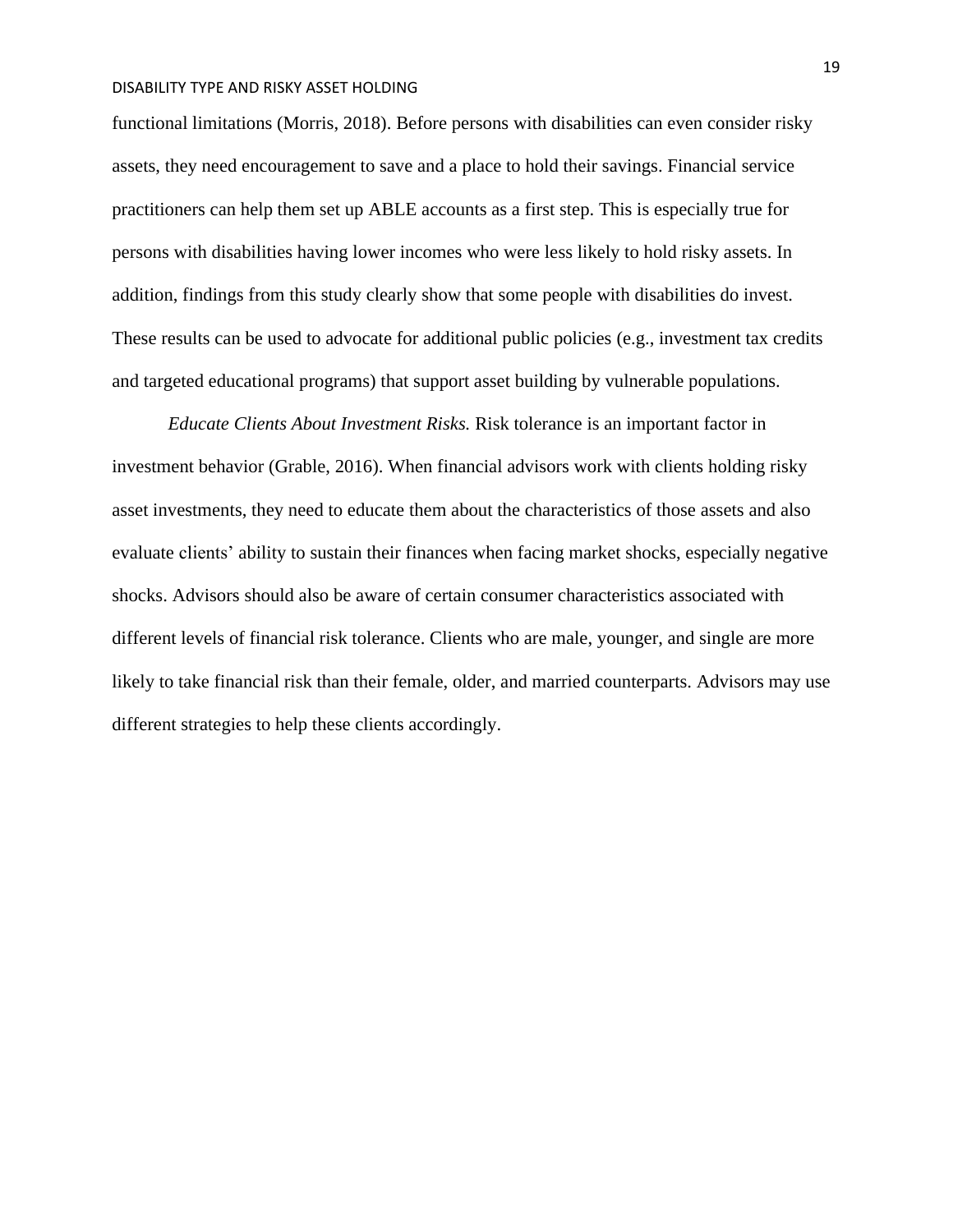#### **References**

- Allgood, S., & Walstad, W. B. (2016). The effects of perceived and actual financial literacy on financial behaviors. *Economic inquiry*, *54*(1), 675-697.
- Allmark, P., & Machaczek, K. (2015). Financial capability, health and disability. *BMC Public Health, 15*(1), 1-5.
- Birkenmaier, J., Aranda, M., Appelbaum, P. S., & Norman, M. A. (2017). For their financial benefit: determination of financial capability for adult beneficiaries of social security disability. *Social Work, 62*(3), 271-273.
- Calvet, L. E., Campbell, J. Y., & Sodini, P. (2009). Measuring the financial sophistication of households. *American Economic Review*, *99*(2), 393-98.
- Campbell, J.Y., (2006). Household finance. *Journal of Finance, 61*, 1553–1604.
- Campbell, J. (2016). Restoring rational choice: The challenge of consumer financial regulation. *American Economic Review: Papers & Proceedings, 106(5): 1–30.*
- Cardak, B. A., & Wilkins, R. (2009). The determinants of household risky asset holdings: Australian evidence on background risk and other factors. *Journal of Banking & Finance, 33*(5), 850-860.
- Christelis, D., Jappelli, T., & Padula, M. (2010). Cognitive abilities and portfolio choice. *European Economic Review*, 54(1), 18-38.
- Chu, Z., Wang, Z., Xiao, J. J., & Zhang, W. (2017). Financial literacy, portfolio choice, and financial well-being. *Social Indicators Research, 132*(2), 799-820.
- Goodman, N., O'Day, B., & Morris, M. (2017). *Financial capability of adults with disabilities.* Washington, DC: National Disability Institute.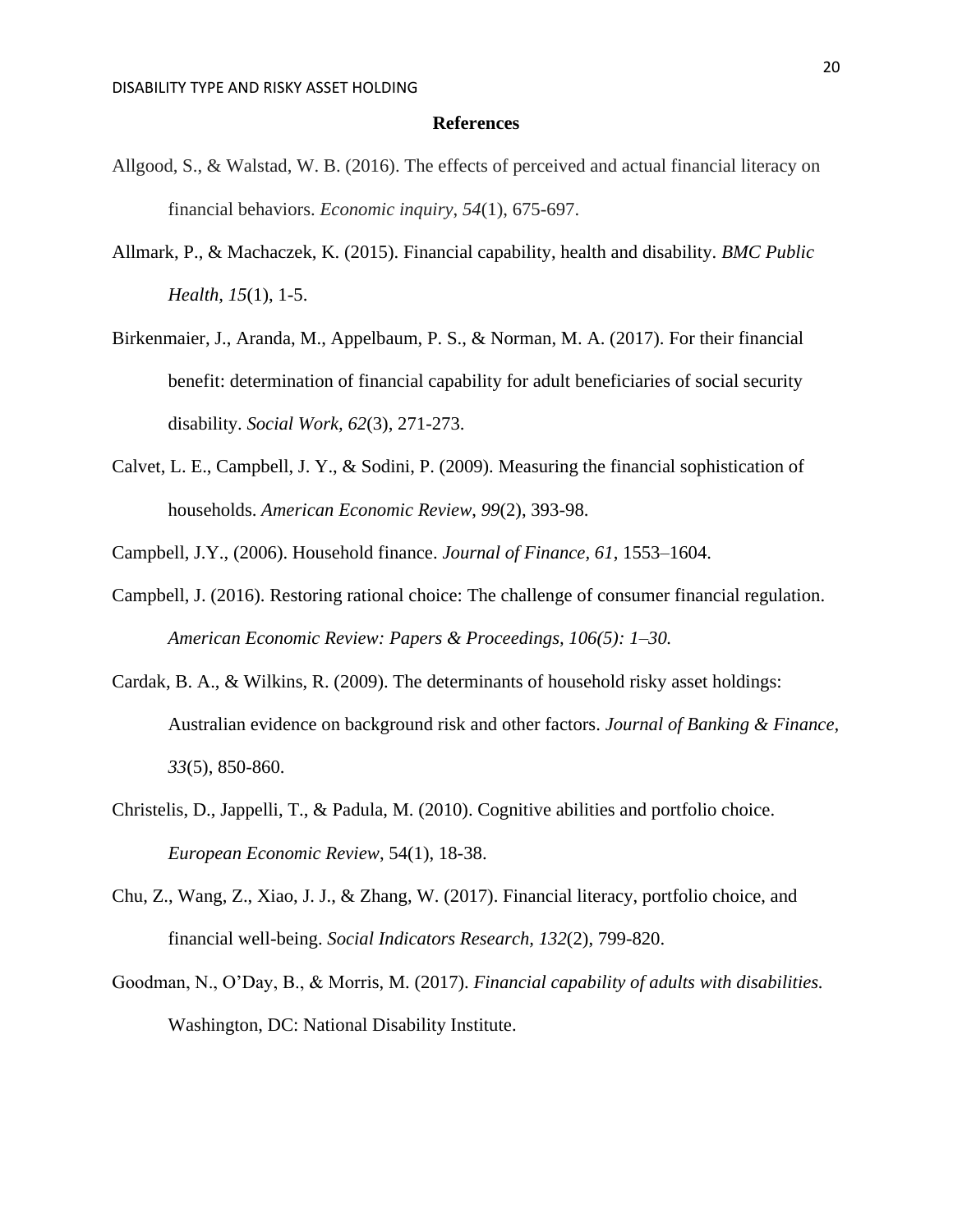[https://www.realeconomicimpact.org/assets/site\\_18/files/other\\_documents/finra%20repor](https://www.realeconomicimpact.org/assets/site_18/files/other_documents/finra%20report/ndi-finrareport-accessible.pdf) [t/ndi-finrareport-accessible.pdf](https://www.realeconomicimpact.org/assets/site_18/files/other_documents/finra%20report/ndi-finrareport-accessible.pdf) 

- Grable, J. E. (2016). Financial risk tolerance. In J. J. Xiao (ed.). *Handbook of consumer finance research* (pp. 19-32). New York: Springer.
- Huston, S. J. (2010). Measuring financial literacy. *Journal of Consumer Affairs*, *44*(2), 296-316.
- Huston, S. J., Finke, M. S., & Smith, H. (2012). A financial sophistication proxy for the Survey of Consumer Finances. *Applied Economics Letters*, *19*(13), 1275-1278.
- Johnson, E., & Sherraden, M. S. (2007). From financial literacy to financial capability among youth. *Journal of Sociology & Social Welfare*, *34*(3), 119–146.
- Kavaliunas, A., Wiberg, M., Tinghög, P., Glaser, A., Gyllensten, H., & Alexanderson, K., et al. (2015). Earnings and financial compensation from social security systems correlate strongly with disability for multiple sclerosis patients. *Plos One, 10*(12), e0145435.
- Lazar, C. M., Black, A. C., Mcmahon, T. J., O'Shea, K., & Rosen, M. I. (2015). Determining financial capability of SSI/SSDI beneficiaries with psychiatric disabilities: A case series. *Psychiatric Services, 66*(3), 279-284.
- Lazar, C. M., Black, A. C., Mcmahon, T. J., Rosenheck, R. A., Ries, R., & Ames, D., et al. (2016). All-data approach to assessing financial capability in people with psychiatric disabilities. *Psychological Assess, 28*(4), 362-371.
- Liao, L., Xiao, J. J., Zhang, W., & Zhou, C. (2017). Financial literacy and risky asset holdings: Evidence from China. *Accounting and Finance, 57,* 1383-1415.
- Lin, J. T. Bumcrot, C., Ulicny, T., Lusardi, A., Mottola, G., Kieffer, C., & Walsh, G. (2016). *Financial capability in the United States 2016.* Washington, DC: FINRA Investor Education Foundation.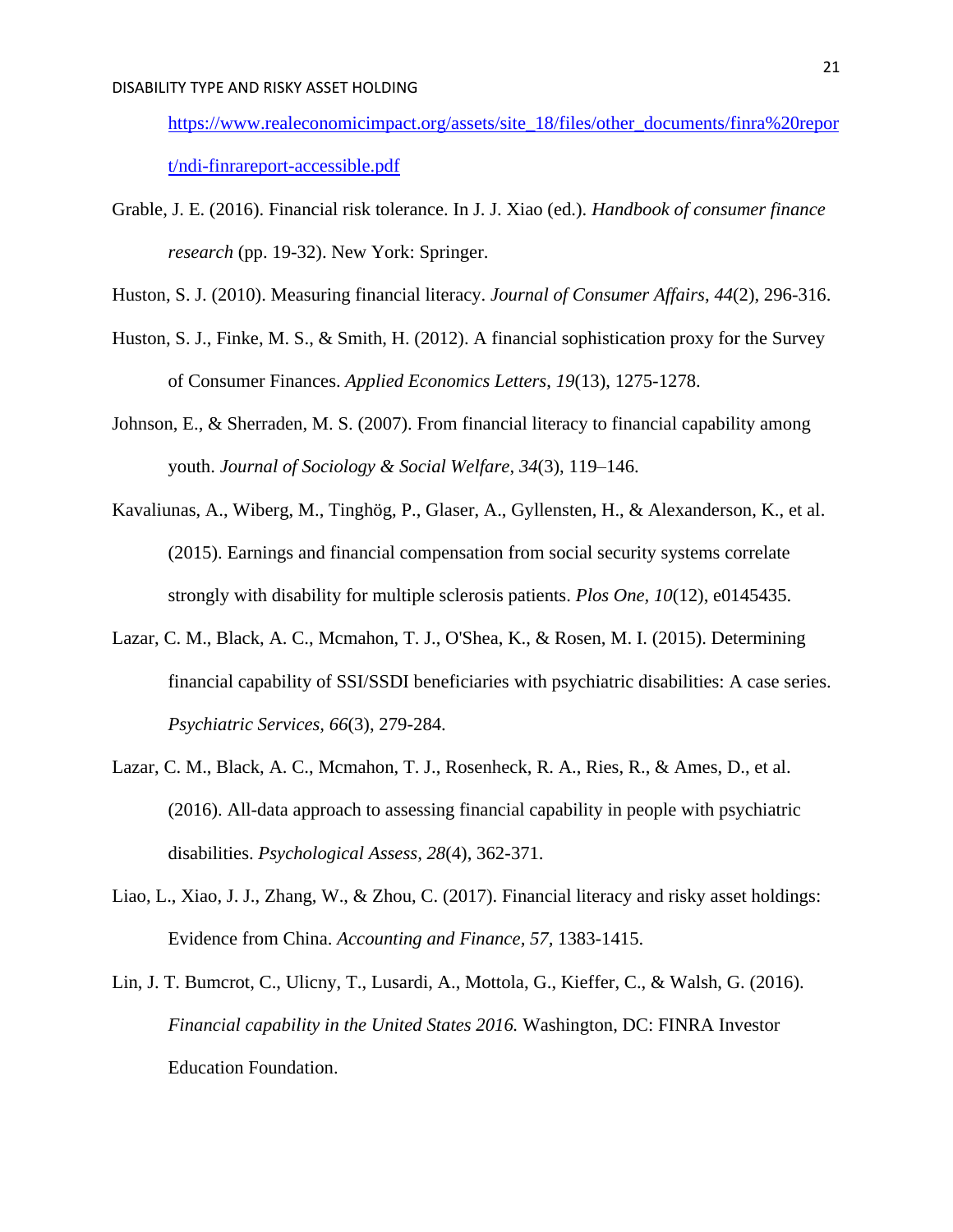- Lusardi, A., & Mitchell, O. S. (2014). The economic importance of financial literacy: Theory and evidence. *Journal of Economic Literature*, *52*(1), 5-44.
- Milfort, R., Bond, G.R., McGurk, S.R., & Drake, R.E. (2015). Barriers to employment among Social Security disability insurance beneficiaries in the mental health treatment study. *Psychiatric Services,* 66(12), 1350-1352.

[https://ps.psychiatryonline.org/doi/abs/10.1176/appi.ps.201400502.](https://ps.psychiatryonline.org/doi/abs/10.1176/appi.ps.201400502)

- Morris, B. (2018). *Advancing economic self-sufficiency: Challenges and opportunities for people with disabilities.* Washington, DC: National Disability Institute. [http://choosetosave.org/asec/Michael%20Morris.pdf.](http://choosetosave.org/asec/Michael%20Morris.pdf)
- Napach, B. (2016). ABLE Accounts: What advisors need to know. *Think Advisor*. [https://www.thinkadvisor.com/2016/08/05/able-accounts-what-advisors-need-to-know.](https://www.thinkadvisor.com/2016/08/05/able-accounts-what-advisors-need-to-know)
- Palmer, B. (2011). Disability and poverty: A conceptual review. *Journal of Disability Policy Studies*, 21(4), 210-218. [http://journals.sagepub.com/doi/pdf/10.1177/1044207310389333.](http://journals.sagepub.com/doi/pdf/10.1177/1044207310389333)
- Social Security Administration. (2015). Capability determination: Overview.

<https://secure.ssa.gov/poms.nsf/lnx/0200502010>

- The Arc (2016). Employment issues for people with disabilities. *Public Policy and Legal Advocacy*. [https://www.thearc.org/what-we-do/public-policy/policy-issues/employment.](https://www.thearc.org/what-we-do/public-policy/policy-issues/employment)
- U.S. Bureau of Labor Statistics. (2018). Table A-6. Employment status of the civilian population by sex, age, and disability status, not seasonally adjusted. <https://www.bls.gov/news.release/empsit.t06.htm>
- U.S. Census. (2017). Disability characteristics: 2017 American Community Survey 1-year estimates.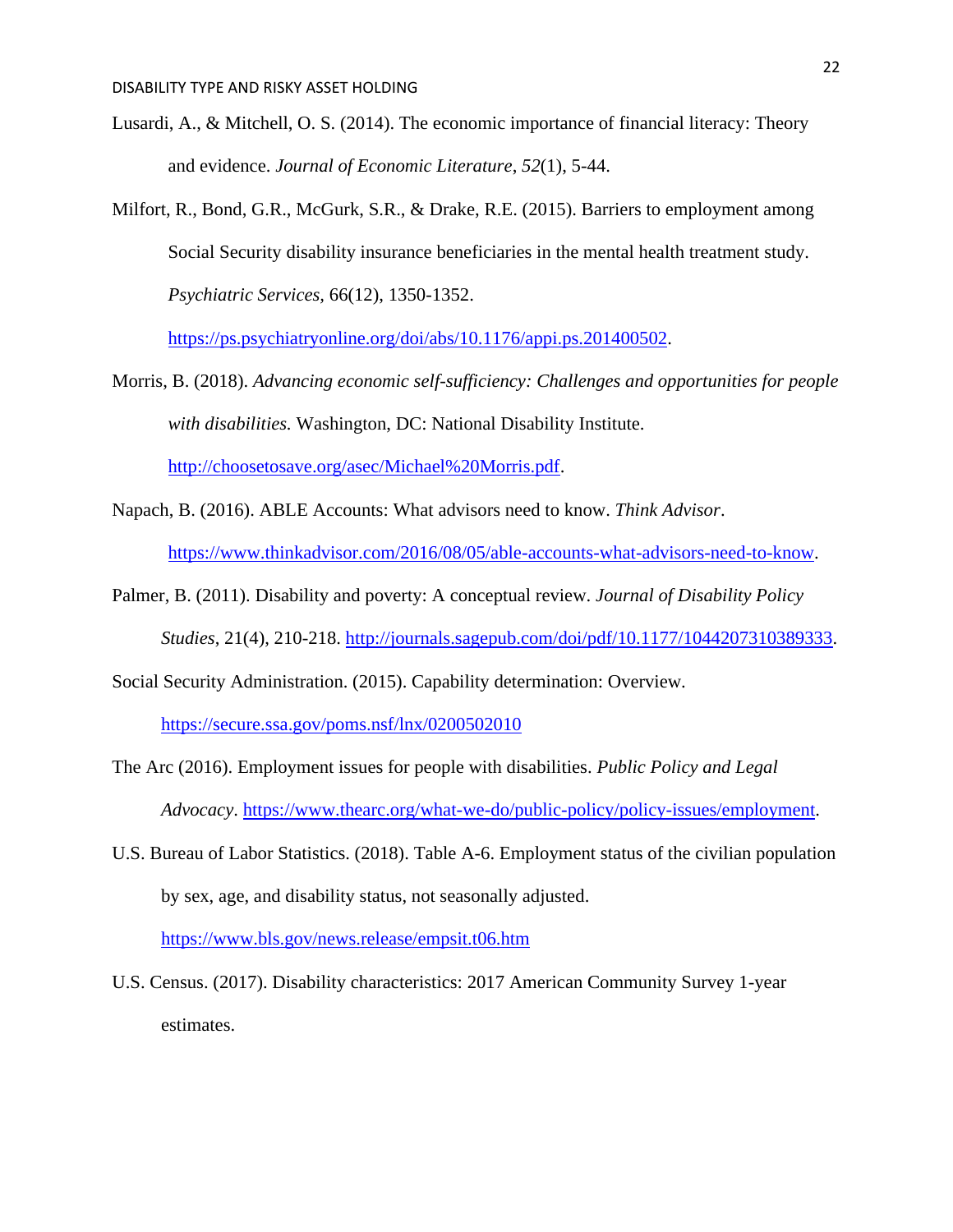[https://factfinder.census.gov/faces/tableservices/jsf/pages/productview.xhtml?pid=ACS\\_1](https://factfinder.census.gov/faces/tableservices/jsf/pages/productview.xhtml?pid=ACS_15_1YR_S1810&prodType=table)

### 5 1YR S1810&prodType=table

U.S. Census (n.d.). Disability characteristics: 2015 American Community Survey 1-year estimates.

[https://factfinder.census.gov/faces/tableservices/jsf/pages/productview.xhtml?pid=ACS\\_1](https://factfinder.census.gov/faces/tableservices/jsf/pages/productview.xhtml?pid=ACS_15_1YR_S1810&prodType=table)

5 1YR S1810&prodType=table

- Van Rooij, M., Lusardi, A., & Alessie, R. (2011). Financial literacy and stock market participation. *Journal of Financial Economics, 101*(2), 449–472.
- Waddell, M. (2017). ABLE alliance launches investment accounts for disabled, blind. *Think Advisor*. [https://www.thinkadvisor.com/2017/02/14/able-alliance-launches-investment](https://www.thinkadvisor.com/2017/02/14/able-alliance-launches-investment-accounts-for-dis/?slreturn=20180222194836)[accounts-for-dis/?slreturn=20180222194836.](https://www.thinkadvisor.com/2017/02/14/able-alliance-launches-investment-accounts-for-dis/?slreturn=20180222194836)
- Xiao, J. J., & O'Neill, B. (2016). Consumer financial education and financial capability. *International Journal of Consumer Studies, 40*(6), 712-721.
- Zacks Investment Research (2019). *Can a person on Social Security invest in stocks*?

[https://finance.zacks.com/can-person-social-security-invest-stocks-2686.html.](https://finance.zacks.com/can-person-social-security-invest-stocks-2686.html)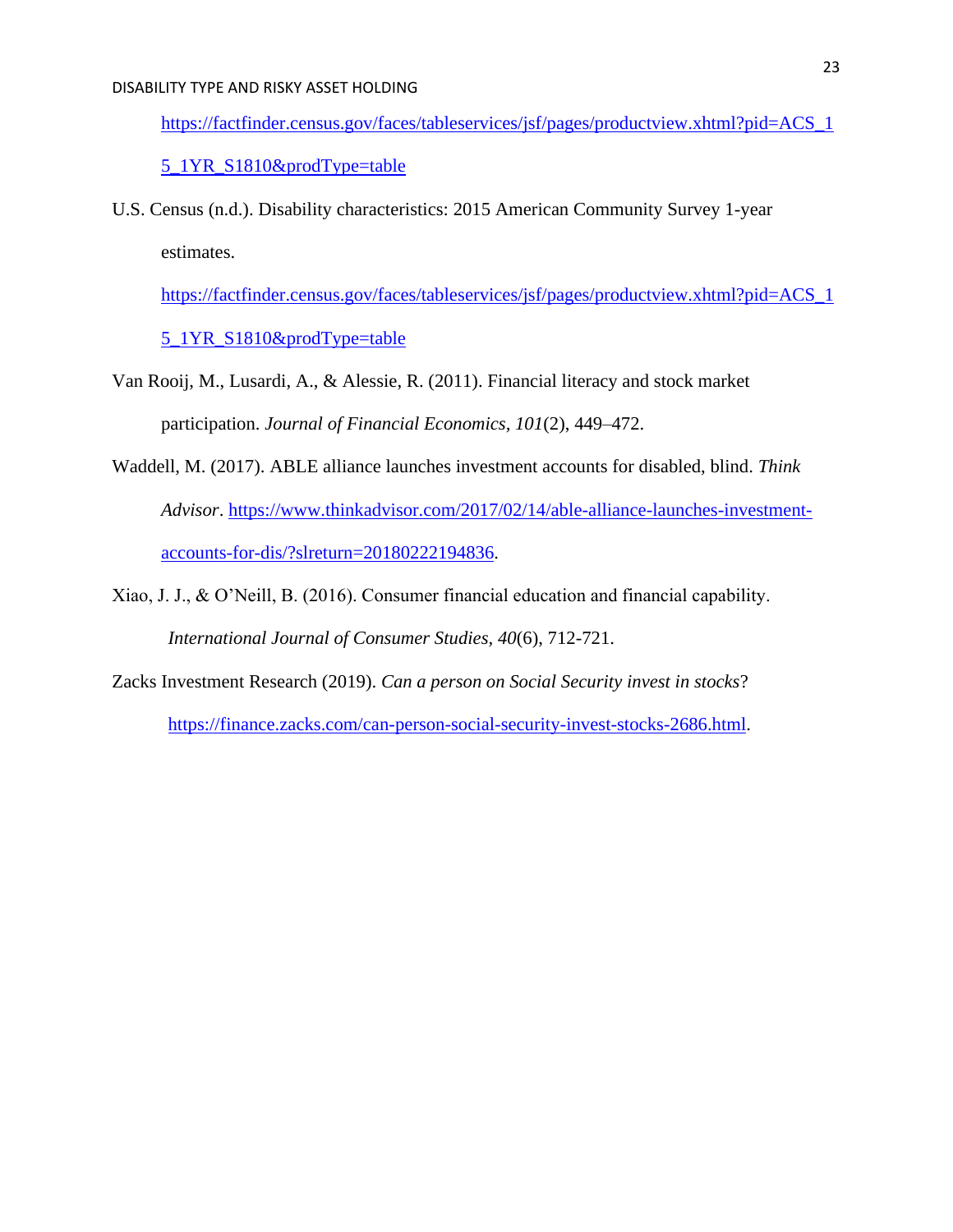# **Table 1: Variable Specifications**

| Variable name | Variable Label           | <b>Attribute</b>                                            |
|---------------|--------------------------|-------------------------------------------------------------|
|               | Dependent Variable       |                                                             |
| <b>B14</b>    | Risky asset holding      | The original question "Not including retirement accounts,   |
|               |                          | do you have any investments in stocks, bonds, mutual        |
|               |                          | funds, or other securities?" If the respondent's answer is  |
|               |                          | yes, the variable is recoded to 1, otherwise 0.             |
|               | <b>Disability Status</b> |                                                             |
| N31           | Disability_deaf          | The original question "Are you deaf or do you have serious  |
|               |                          | difficulty hearing?" If the respondent's answer is yes, the |
|               |                          | variable is recoded to 1, otherwise 0.                      |
| N32           | Disability_blind         | The original question "Are you blind or do you have         |
|               |                          | serious difficulty seeing, even when wearing glasses?" If   |
|               |                          | the respondent's answer is yes, the variable is recoded to  |
|               |                          | 1, otherwise 0.                                             |
| N33           | Disability_mental        | The original question "Because of a physical, mental, or    |
|               |                          | emotional condition, do you have serious difficulty         |
|               |                          | concentrating, remembering, or making decisions?" If the    |
|               |                          | respondent's answer is yes, the variable is recoded to 1,   |
|               |                          | otherwise 0.                                                |
| N34           | Disability_walking       | The original question "Do you have serious difficulty       |
|               |                          | walking or climbing stairs?" If the respondent's answer is  |
|               |                          | yes, the variable is recoded to 1, otherwise 0.             |
| N35           | Disability_dressing      | The original question "Do you have difficulty dressing or   |
|               |                          | bathing?" on a scale of 1-strongly disagree to 7-strongly   |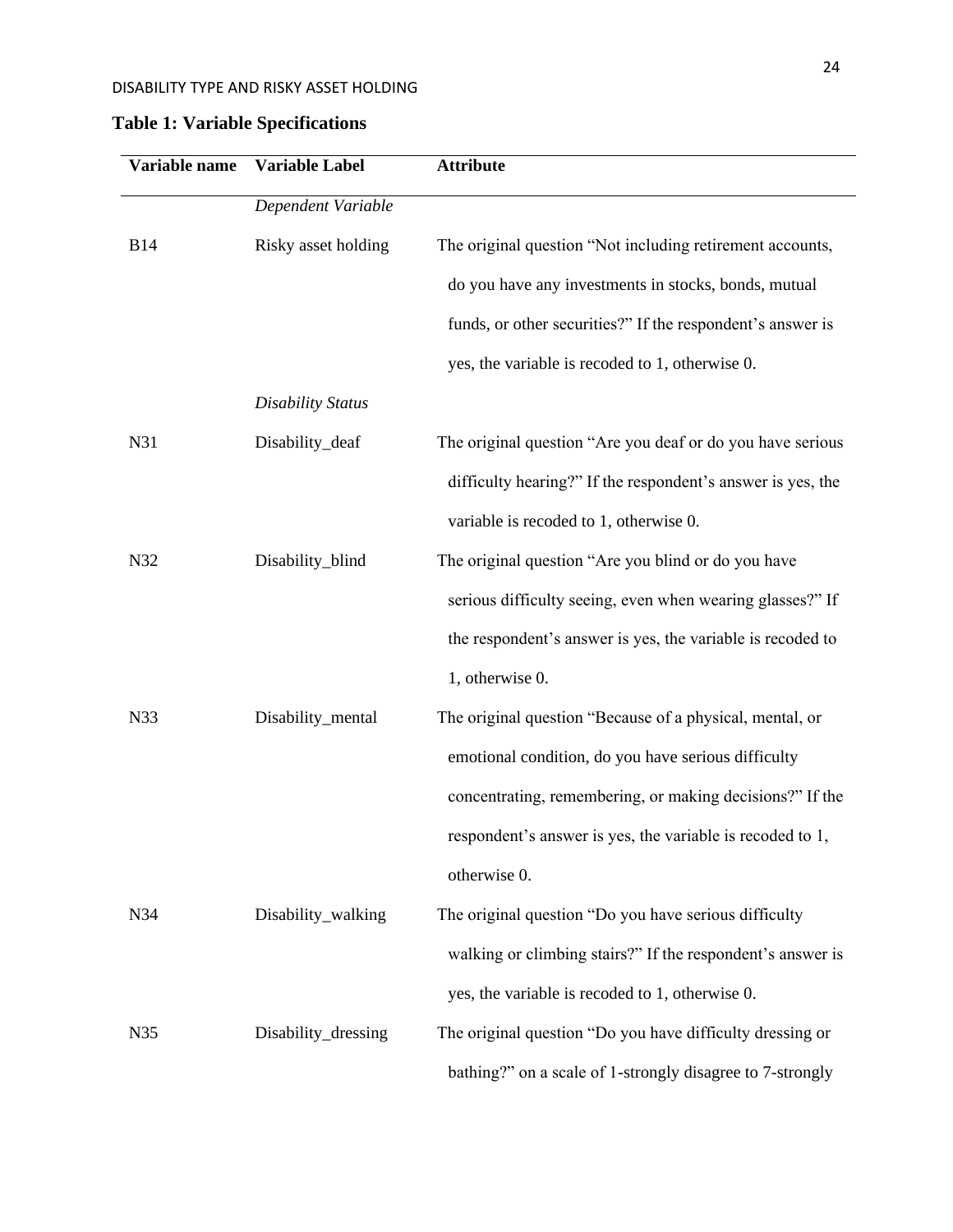agree. If the respondent's answer is yes, the variable is recoded to 1, otherwise 0.

N36 Disability\_errand The original question "Because of a physical, mental, or emotional condition, do you have difficulty doing errands alone such as visiting a doctor's office or shopping?" If the respondent's answer is yes, the variable is recoded to 1, otherwise 0.

A10 Disability\_work The original question "Which of the following best describes your current employment or work status?" If the respondent's answer is "Permanently sick, disabled, or unable to work … 6," the variable is recoded to 1, otherwise 0.

*Financial Capability*

| M4     | Objective knowledge  | 0-6, the sum of correct numbers for financial literacy      |
|--------|----------------------|-------------------------------------------------------------|
|        |                      | questions. The original financial literacy variables (m6-   |
|        |                      | $m10$ ) were recoded to binary variables in which 1=correct |
|        |                      | answer, 0=otherwise and then the new variables were         |
|        |                      | summed to form the score. These questions asked             |
|        |                      | financial knowledge about interest (m6), inflation (m7),    |
|        |                      | bond (m8), time value of money (m31), mortgage (m9),        |
|        |                      | and stock (m10). More details about these questions can     |
|        |                      | be found at Lin et al. (2016).                              |
| $M1_1$ | Subjective knowledge | 1-very low, 7-very high.                                    |
|        | Financial behavior   | A sum of 5 desirable financial behavior binary variables,   |
|        |                      | which is ranged 0-5. These variables are appropriately      |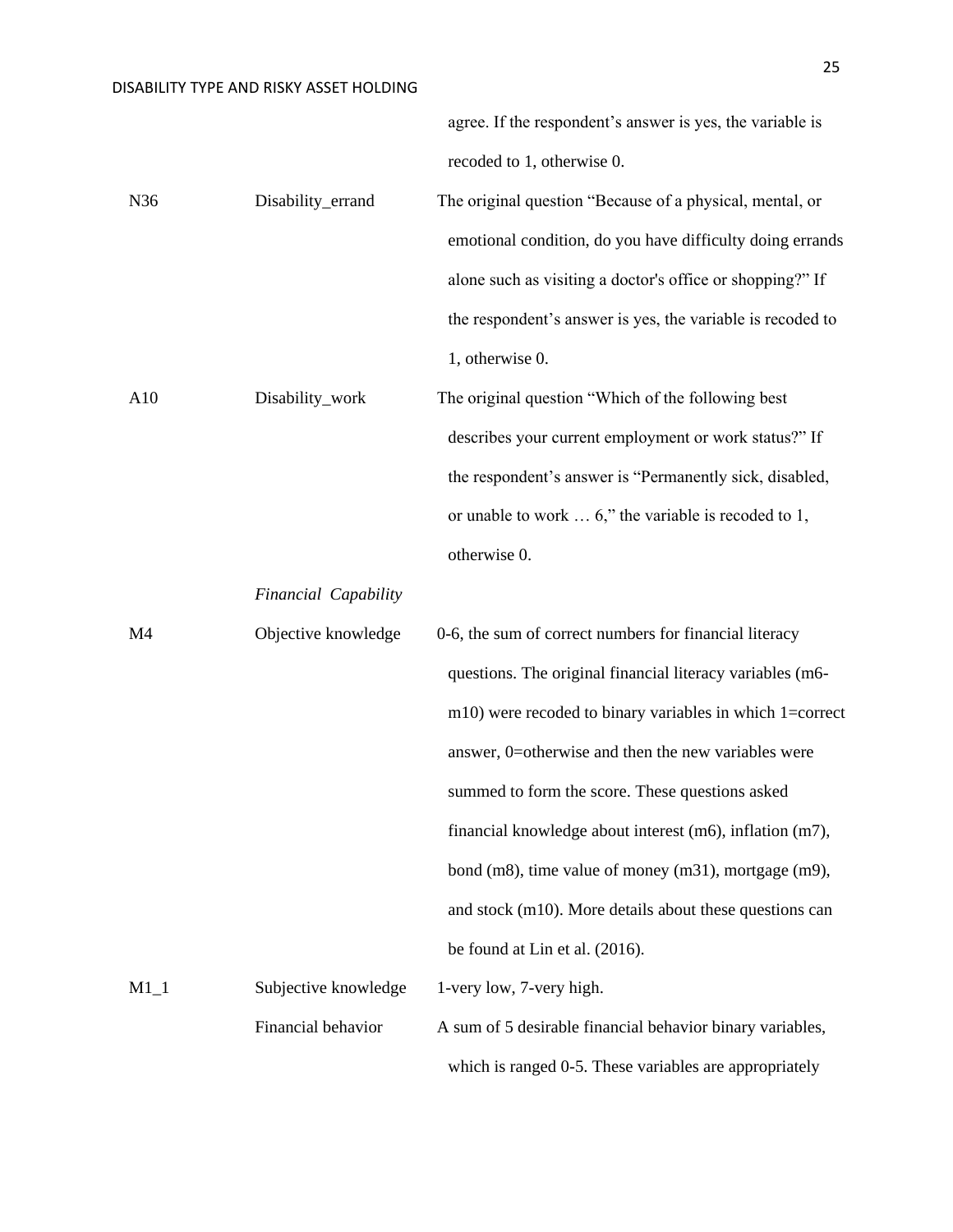recoded from corresponding variables in the original data set: j3 (underspend), , j5 (emergency fund), j31 (budget), j33\_3(long term planning), and j8j9 (calculate retirement need).

| J1             | Financial capability    | 1-strongly disagree, 7-strongly agree.                    |
|----------------|-------------------------|-----------------------------------------------------------|
|                | Other Variables         |                                                           |
| J2             | Risk attitude           | 1 means 'Not At All Willing' and 10 means 'Very           |
|                |                         | Willing."                                                 |
| A3a            | Age                     | Actual year of age                                        |
| A <sub>3</sub> | Male                    | Recoded, 1=male, 0=female                                 |
| A <sub>6</sub> | Married                 | Recoded, 1=married, 0=not married                         |
| A11            | Have children           | Recoded, $1 = yes$ , $0 = no$                             |
| A <sub>5</sub> | High school or lower    | If high school graduated or lower, $1 = yes$ , $0 = no$ . |
| A <sub>5</sub> | Some college            | If some college, $1 = yes$ , $0 = no$ .                   |
| A <sub>5</sub> | Associate or higher     | If associate degree or higher, $1 = yes$ , $0 = no$ .     |
| J20            | No \$2000               | $1 = yes, 0 = no.$                                        |
| F1             | No credit card          | If "no credit cards - $7$ ", $1 = yes$ , $0 = no$         |
| $F2_2$         | Have credit card debt   | $1 = yes, 0 = no$                                         |
| $Ea_1$         | Own home                | Recoded, $1 = yes$ , $0 = no$                             |
| A8             | Income, under \$25k     | If income under $$25k, 1 = yes, 0 = no$                   |
| A <sub>8</sub> | Income, $$25k-$50k$     | If income \$25k but under \$50k, $1 = yes$ , 0=no         |
| A8             | Income, \$50k or higher | If income $$50k$ or higher, 1=yes, 0=no                   |
| C <sub>3</sub> | Have 401k etc.          | $1 = yes, 0 = no$                                         |
| C4             | Have IRA etc.           | $1 = yes, 0 = no$                                         |
| A <sub>9</sub> | Working                 | $1 = yes, 0 = no$                                         |

Note: Variable names are from the codebook of the 2015 NFCS.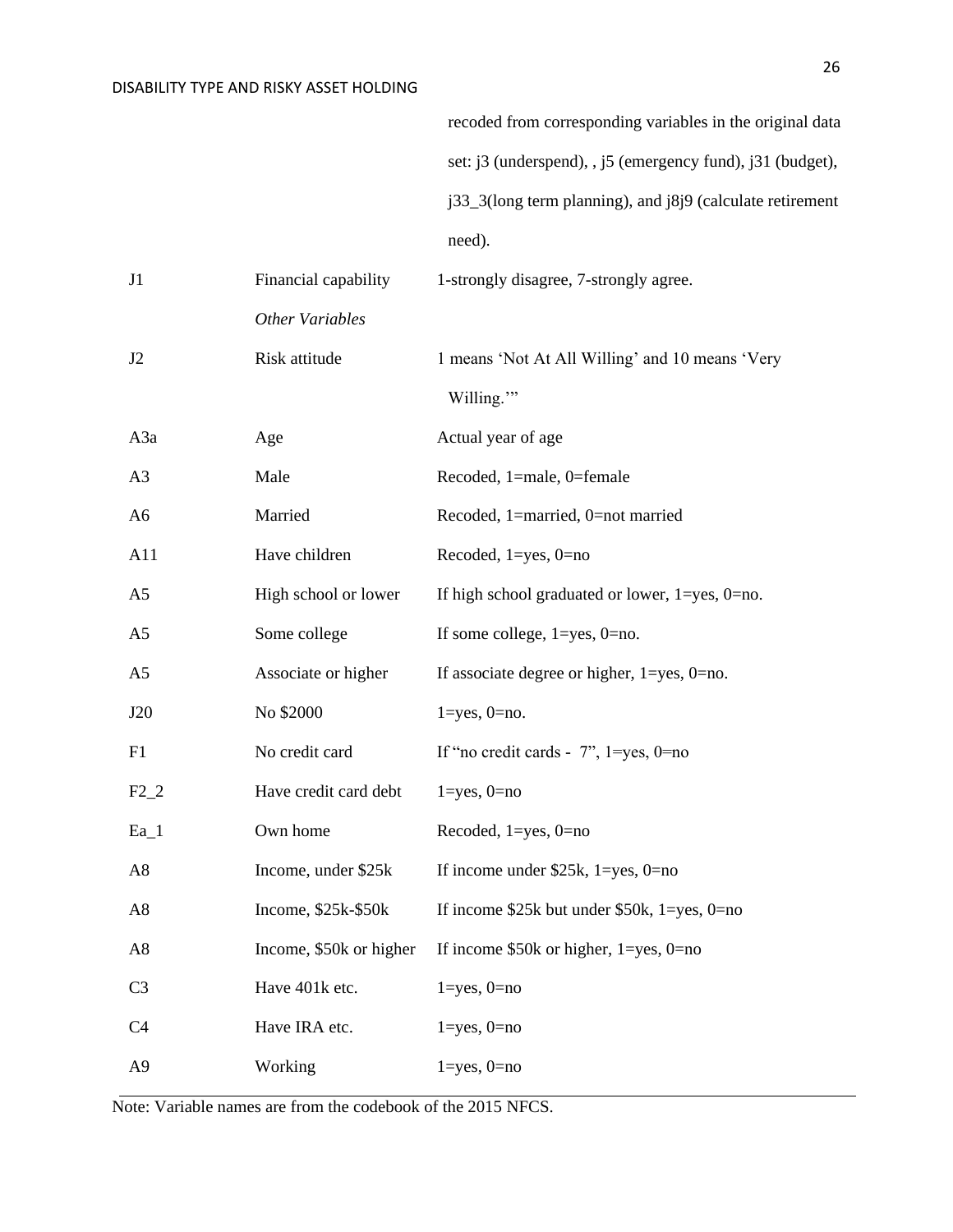| Variable                   | Total |           | Income | Under \$75k | Income | \$75k or more |
|----------------------------|-------|-----------|--------|-------------|--------|---------------|
|                            | Mean  | <b>SD</b> | Mean   | <b>SD</b>   | Mean   | <b>SD</b>     |
| Risky asset holding        | 0.19  | 0.39      | 0.13   | 0.34        | 0.49   | 0.50          |
| Disability_deaf            | 0.18  | 0.39      | 0.15   | 0.36        | 0.35   | 0.48          |
| Disability_blind           | 0.15  | 0.36      | 0.14   | 0.34        | 0.21   | 0.40          |
| Disability_mental          | 0.46  | 0.50      | 0.48   | 0.50        | 0.38   | 0.49          |
| Disability_walking         | 0.46  | 0.50      | 0.46   | 0.50        | 0.42   | 0.49          |
| Disability_dressing        | 0.15  | 0.35      | 0.15   | 0.35        | 0.15   | 0.36          |
| Disability_errand          | 0.34  | 0.47      | 0.36   | 0.48        | 0.27   | 0.44          |
| Disability_work            | 0.24  | 0.43      | 0.28   | 0.45        | 0.07   | 0.25          |
| Objective know. (0-6)      | 2.76  | 1.58      | 2.65   | 1.55        | 3.38   | 1.58          |
| Subjective know. (1-7)     | 4.91  | 1.41      | 4.80   | 1.43        | 5.49   | 1.15          |
| Financial behavior (0-5)   | 2.37  | 1.40      | 2.20   | 1.33        | 3.23   | 1.45          |
| Fin. capability (1-7)      | 5.38  | 1.64      | 5.31   | 1.66        | 5.79   | 1.44          |
| Risk attitude $(1-10)$     | 4.69  | 2.79      | 4.42   | 2.74        | 6.11   | 2.60          |
| Age (18-65)                | 44.08 | 14.26     | 43.82  | 14.39       | 45.50  | 13.41         |
| Male                       | 0.43  | 0.49      | 0.40   | 0.49        | 0.54   | 0.50          |
| Married                    | 0.42  | 0.49      | 0.36   | 0.48        | 0.75   | 0.43          |
| Have children              | 0.36  | 0.48      | 0.33   | 0.47        | 0.51   | 0.50          |
| High school or lower       | 0.35  | 0.48      | 0.38   | 0.48        | 0.18   | 0.38          |
| Some college               | 0.32  | 0.47      | 0.33   | 0.47        | 0.23   | 0.42          |
| Associate degree or higher | 0.33  | 0.47      | 0.29   | 0.45        | 0.59   | 0.49          |

# **Table 2. Descriptive Statistics of the Sample (N=4,920)**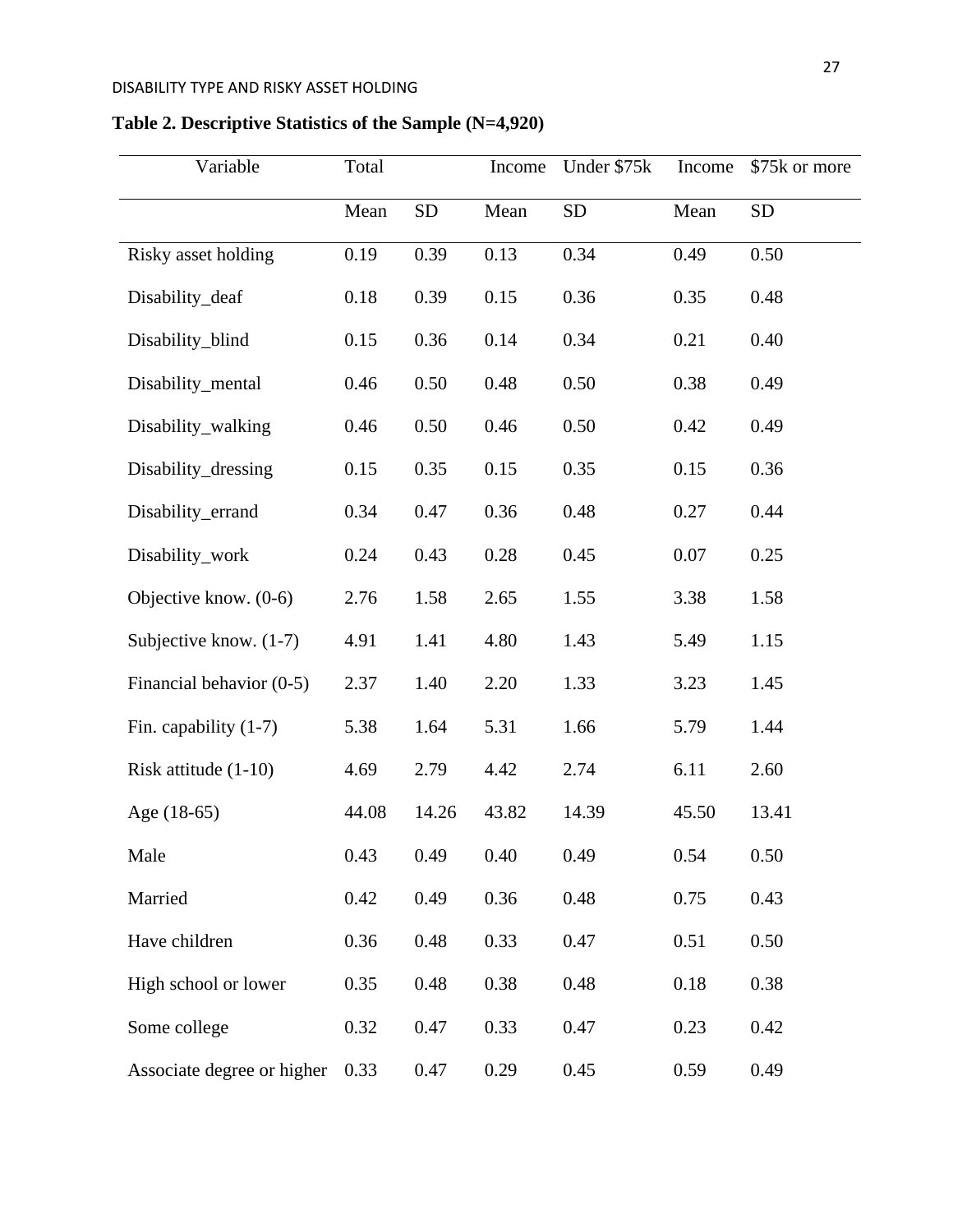| DISABILITY TYPE AND RISKY ASSET HOLDING |      |      |      |      |      |      |  |  |
|-----------------------------------------|------|------|------|------|------|------|--|--|
| No \$2000                               | 0.54 | 0.50 | 0.60 | 0.49 | 0.21 | 0.41 |  |  |
| No credit card                          | 0.35 | 0.48 | 0.40 | 0.49 | 0.08 | 0.27 |  |  |
| Have credit card debt                   | 0.36 | 0.48 | 0.34 | 0.47 | 0.45 | 0.50 |  |  |
| Own home                                | 0.48 | 0.50 | 0.42 | 0.49 | 0.79 | 0.41 |  |  |
| Income, under \$25k                     | 0.42 | 0.49 |      |      |      |      |  |  |
| Income, $$25k-$50k$                     | 0.27 | 0.44 |      |      |      |      |  |  |
| Income, \$50k or higher                 | 0.31 | 0.46 |      |      |      |      |  |  |
| Have 401k etc.                          | 0.22 | 0.42 | 0.16 | 0.37 | 0.56 | 0.50 |  |  |
| Have IRA etc.                           | 0.19 | 0.39 | 0.13 | 0.34 | 0.51 | 0.50 |  |  |
| Working                                 | 0.39 | 0.49 | 0.34 | 0.47 | 0.64 | 0.48 |  |  |
|                                         |      |      |      |      |      |      |  |  |

28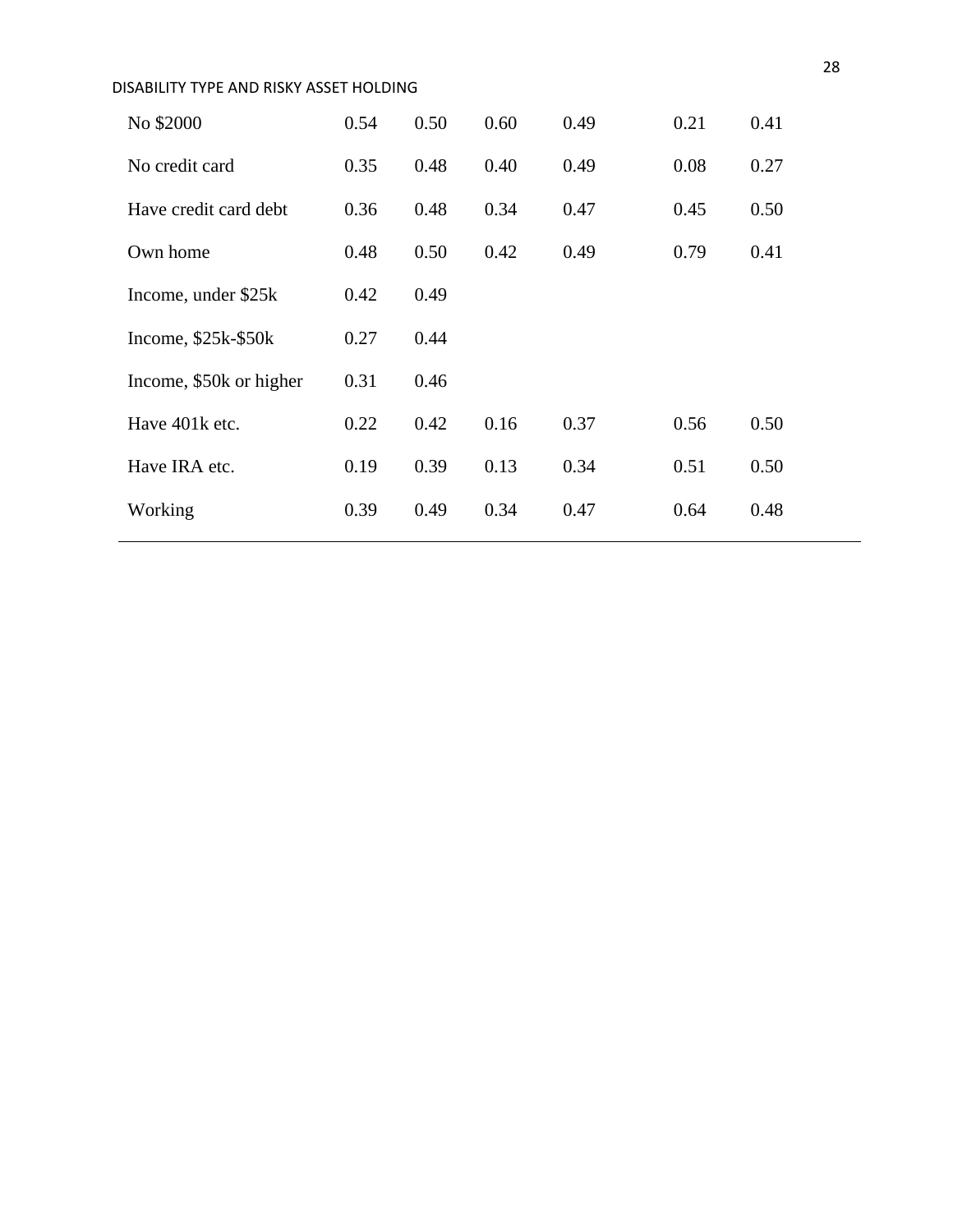|                      |      |              | Disability | <b>Status</b> |          |        |      | Total |
|----------------------|------|--------------|------------|---------------|----------|--------|------|-------|
| Variable             | Deaf | <b>Blind</b> | Mental     | Walking       | Dressing | Errand | Work |       |
| Risky asset holding  | 0.35 | 0.27         | 0.17       | 0.18          | 0.24     | 0.18   | 0.06 | 0.19  |
| Objective knowledge  | 2.92 | 2.62         | 2.60       | 2.84          | 2.69     | 2.64   | 2.60 | 2.76  |
| Subjective knowledge | 5.26 | 5.13         | 4.68       | 5.02          | 5.10     | 4.88   | 4.74 | 4.91  |
| Financial behavior   | 2.87 | 2.63         | 2.23       | 2.36          | 2.49     | 2.30   | 1.97 | 2.37  |
| Financial capability | 5.60 | 5.34         | 5.03       | 5.54          | 5.38     | 5.25   | 5.43 | 5.38  |
|                      |      |              |            |               |          |        |      |       |

# **Table 3. Risky Asset Holding and Financial Capability by Disability Status**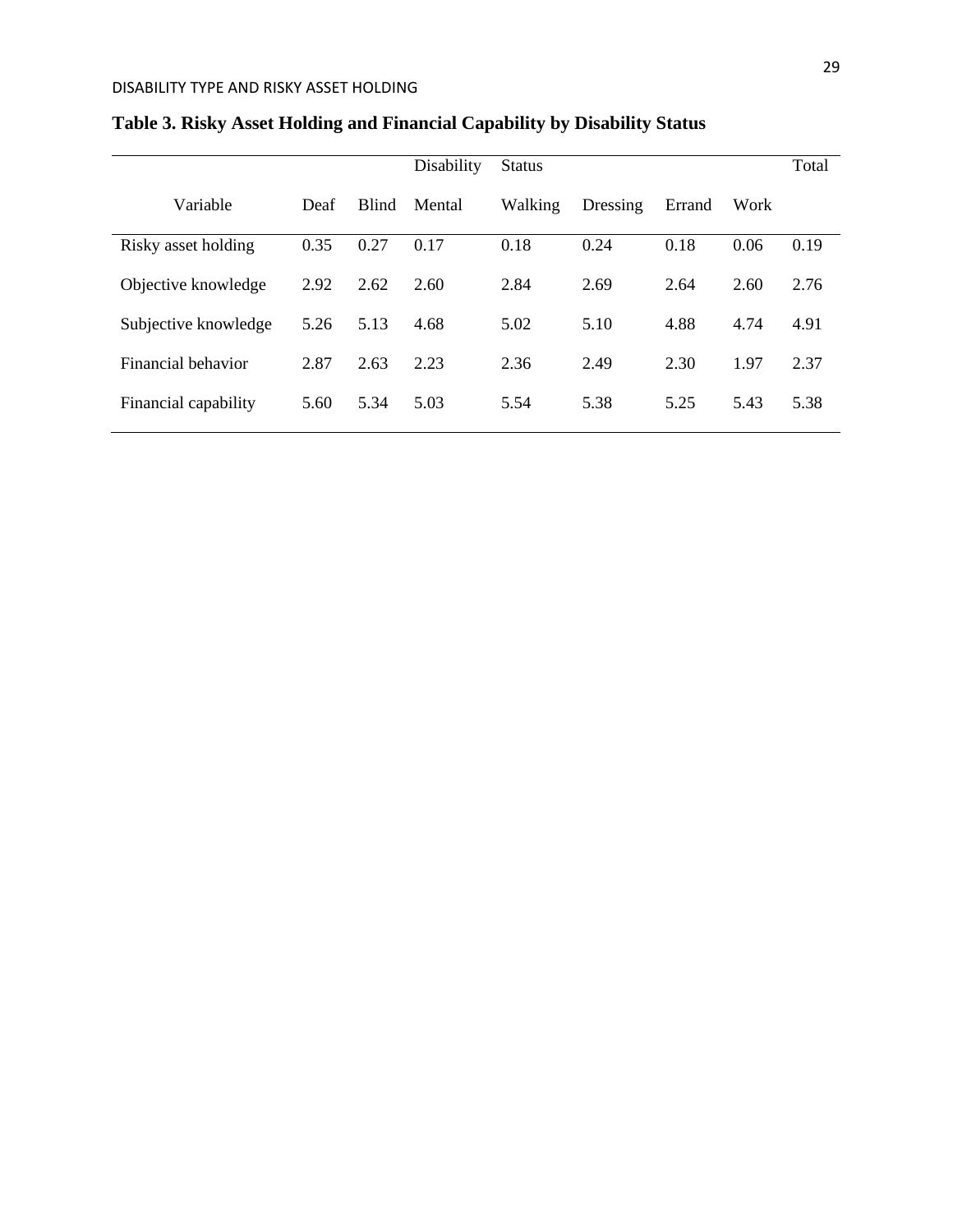# **Table 4. Logistic Regression Results on Risky Asset Holding (Odds Ratios) for the Full**

|                      | (1)   |            | (2)    |             | (3)    |               |
|----------------------|-------|------------|--------|-------------|--------|---------------|
| Variable             | Full  | Sample     | Income | under \$75k | Income | \$75k or more |
| Disability_deaf      | 1.354 | $\ast\ast$ | 1.487  | $***$       | 1.139  |               |
| Disability_blind     | 1.022 |            | 1.113  |             | 0.809  |               |
| Disability_walking   | 1.091 |            | 1.112  |             | 1.068  |               |
| Disability_dressing  | 1.148 |            | 1.170  |             | 1.120  |               |
| Disability_errand    | 1.454 | ***        | 1.448  | $\ast\ast$  | 1.477  |               |
| Disability_work      | 0.525 | ***        | 0.481  | ***         | 0.693  |               |
| Objective knowledge  | 1.136 | ***        | 1.146  | ***         | 1.103  |               |
| Subjective knowledge | 0.997 |            | 1.002  |             | 0.961  |               |
| Financial behavior   | 1.218 | ***        | 1.185  | ***         | 1.333  | ***           |
| Financial capability | 1.005 |            | 1.021  |             | 0.974  |               |
| Risk attitude        | 1.151 | ***        | 1.132  | ***         | 1.237  | ***           |
| Age                  | 0.931 | $**$       | 0.948  |             | 0.888  | $\ast$        |
| Age squared          | 1.001 | $\ast$     | 1.000  |             | 1.001  | $\ast$        |
| Male                 | 1.010 |            | 1.101  |             | 0.691  |               |
| Married              | 0.836 |            | 0.970  |             | 0.627  |               |
| Have children        | 0.891 |            | 0.827  |             | 1.209  |               |
| Some college         | 0.958 |            | 0.912  |             | 1.240  |               |
| Associate or higher  | 1.232 |            | 1.353  | $\ast$      | 1.099  |               |
| No \$2000            | 0.615 | ***        | 0.611  | ***         | 0.487  | **            |

# **Sample and Income Subsamples**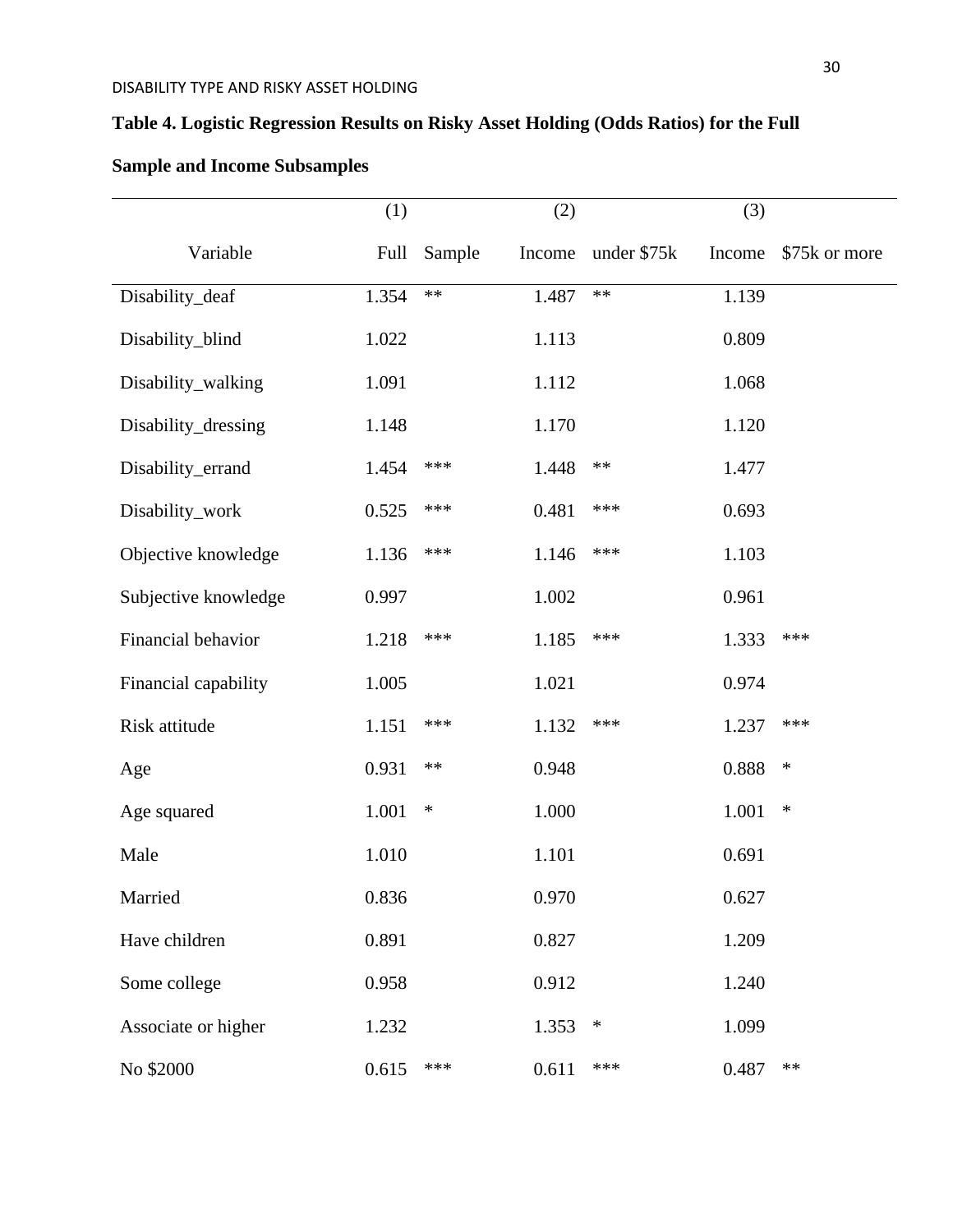| No credit card          | 0.423    | *** | 0.411    | *** | 0.434   |        |
|-------------------------|----------|-----|----------|-----|---------|--------|
| Have credit card debt   | 0.800    | ∗   | 0.863    |     | 0.682   | $\ast$ |
| Own home                | 1.875    | *** | 1.961    | *** | 2.087   | $**$   |
| Income, $$25k-$50k$     | 1.208    |     |          |     |         |        |
| Income, \$50k or higher | 1.816    | *** |          |     |         |        |
| Have 401k etc.          | 1.433    | *** | 1.516    | *** | 1.394   |        |
| Have IRA etc.           | 4.310    | *** | 4.307    | *** | 4.318   | ***    |
| Working                 | 1.083    |     | 1.053    |     | 1.410   |        |
| -2 log likelihood       | 3032.028 |     | 2266.587 |     | 752.942 |        |
| Cox & Snell $R^2$       | .296     |     | .211     |     | .334    |        |
| Neglkerke $R^2$         | .477     |     | .389     |     | .445    |        |

Note: reference categories: disability\_mental, high school or lower, income under \$25k.

\* p < .05. \*\* p < .01. \*\*\* p < .001.